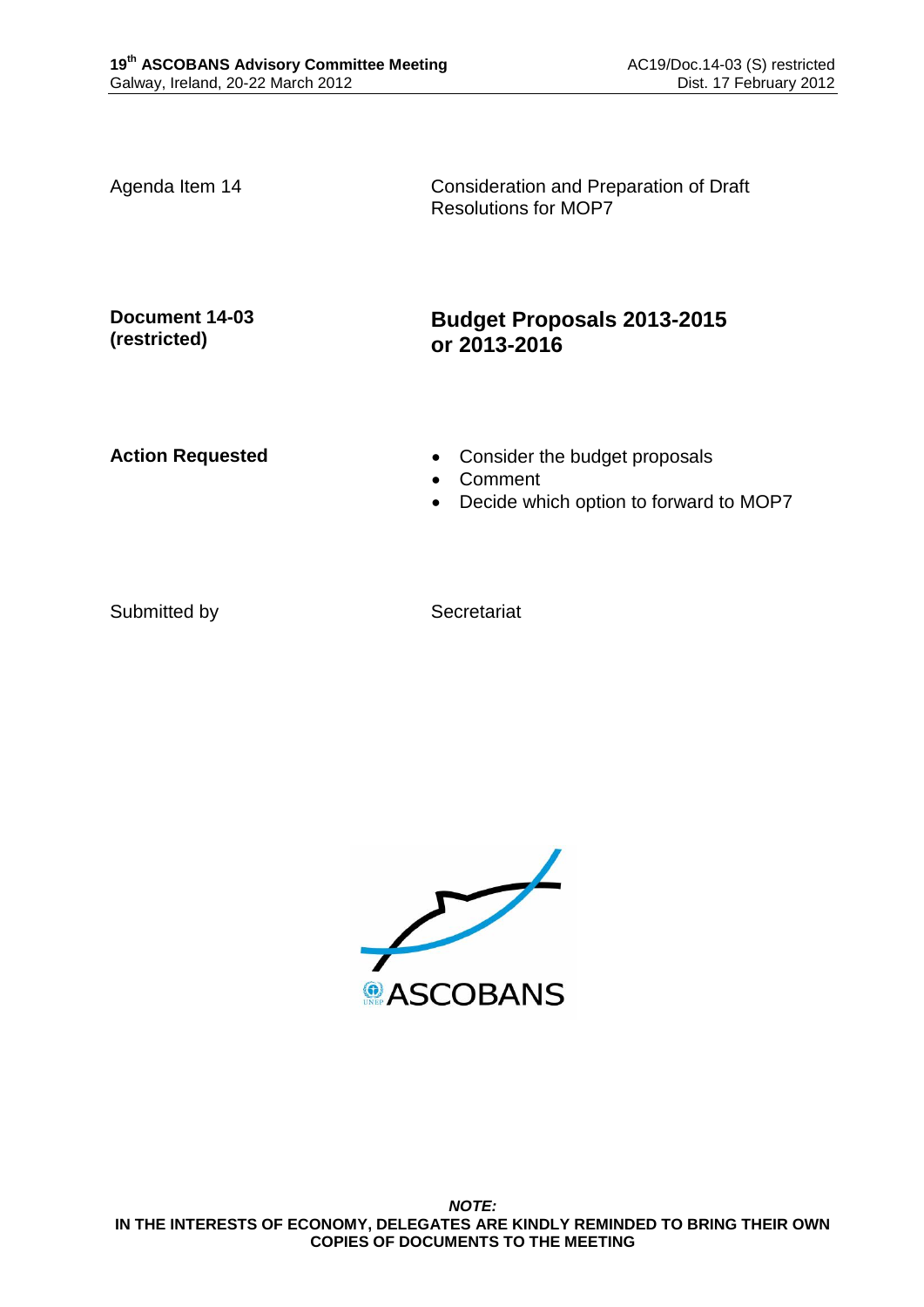# **Secretariat's Note**

This document is currently kept in restricted circulation until Parties have decided whether to discuss this item in closed session or not.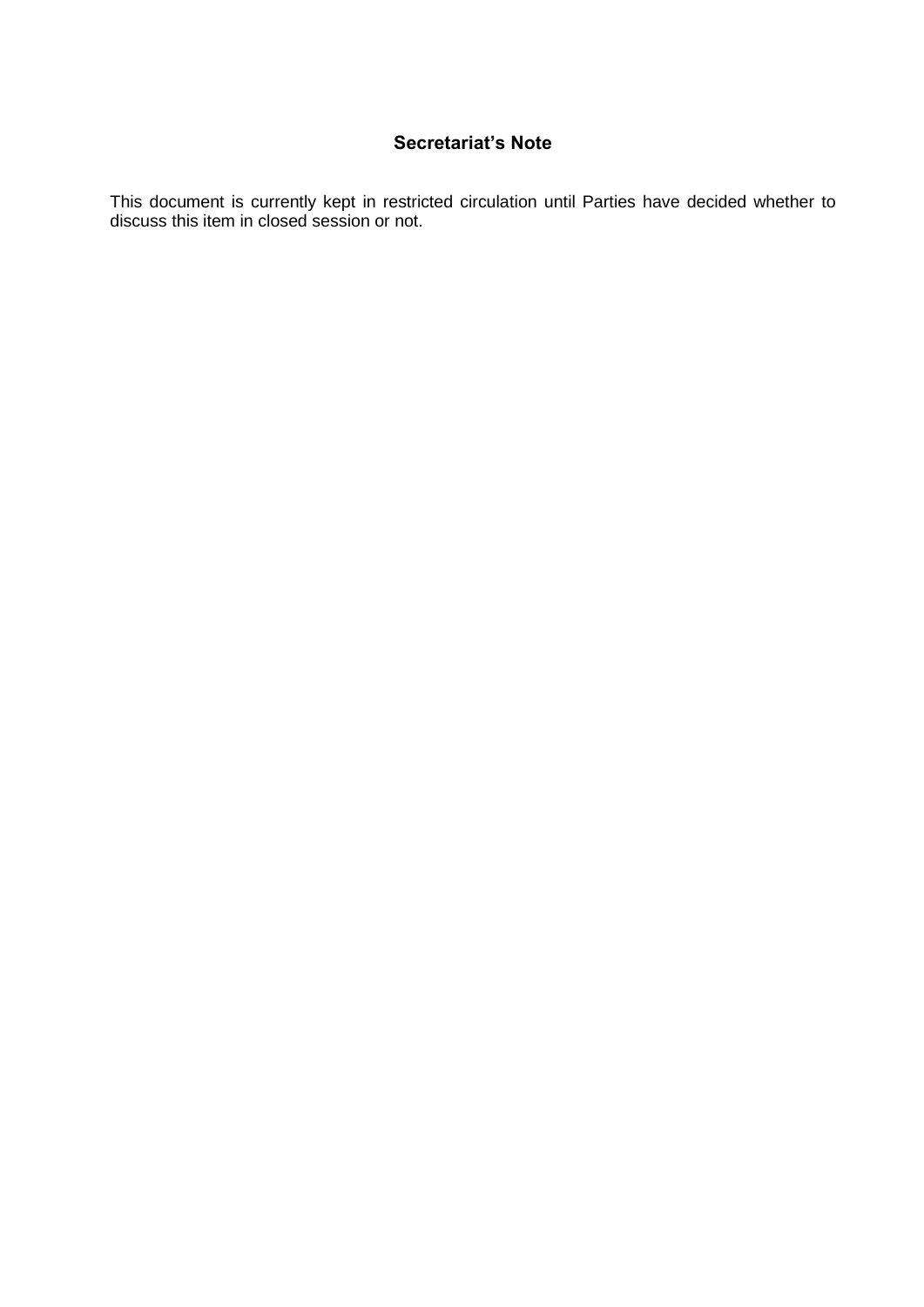# **Budget Proposals 2013-2015 or 2013-2016**

1. In accordance with the instructions of the Meeting of Parties in Activity 19 of Annex 1 of Resolution 6.3 (2009) the CMS/ASCOBANS Secretariat has prepared four draft budget options for the period 2013-2015 or 2013-2016 for consideration by the 19<sup>th</sup> Meeting of the Advisory Committee.

2. The budget proposal is based on the existing arrangements for the ASCOBANS Secretariat. This time-sharing is in line with the budget approved by CMS Parties in November 2011 (CMS Resolution 10.1), within which any shared post, if maintained, would need to stay. The proposal has already been reviewed and endorsed by UNEP.

3. If, in the light of discussions by the Advisory Committee, it is necessary to prepare alternative budgetary options for Secretariat services to be provided by UNEP, this can be done with the assistance of the CMS Administrative and Finance Management Unit (AFMU) and UNEP headquarters in time for consideration by MOP7.

### **Option 1**

4. Option 1 contained in Annex 1 outlines the budgetary implications of a continuation of the current Secretariat arrangement, providing for 3% of the CMS Executive Secretary's time (D-1), 15% of the Senior Advisor's time (P-4) and 75% of the Coordination Officer's time (P-2). Matching budgetary provisions are already included in the CMS budget for the triennium 2012-2014.

5. In line with the practice so far, this budgetary option foresees maintaining a threeyear budgetary cycle, ending in 2015.

6. Also in other respects, this budgetary option is closely modelled on the current one. For most budget lines, no changes besides an adjustment to account for projected inflation have been proposed.

7. Option 1 foresees an overall increase of 5.7% for the whole triennium 2013-2015 compared to the triennium 2010-2012. This is within the assumed inflation rate of 3% per annum and the proposal can therefore be qualified as a "zero growth" option.

8. The only significant changes relate to the following budget lines:

(a) Budget line 3303 (Working Group Meetings) has been newly introduced. The modest allocation foreseen would enable the Secretariat to cover costs related to these meetings in case there is no official host, or the host is not able to cover all related costs. This has happened repeatedly over the last triennium, causing difficulties since no provision is made for such cases in the current budget.

(b) The allocation to budget line 4101 (Miscellaneous Office Supplies) has been decreased, while proposing an increase in line 5103 (Operation/Maintenance of Printers) in order to allow the coverage of printing-related costs from a more appropriate line.

(c) The allocations to budget lines 5301 (Telephone and Fax) and 5302 (Postage and Miscellaneous) have been decreased slightly due to reduced needs during the current triennium, which are expected to continue.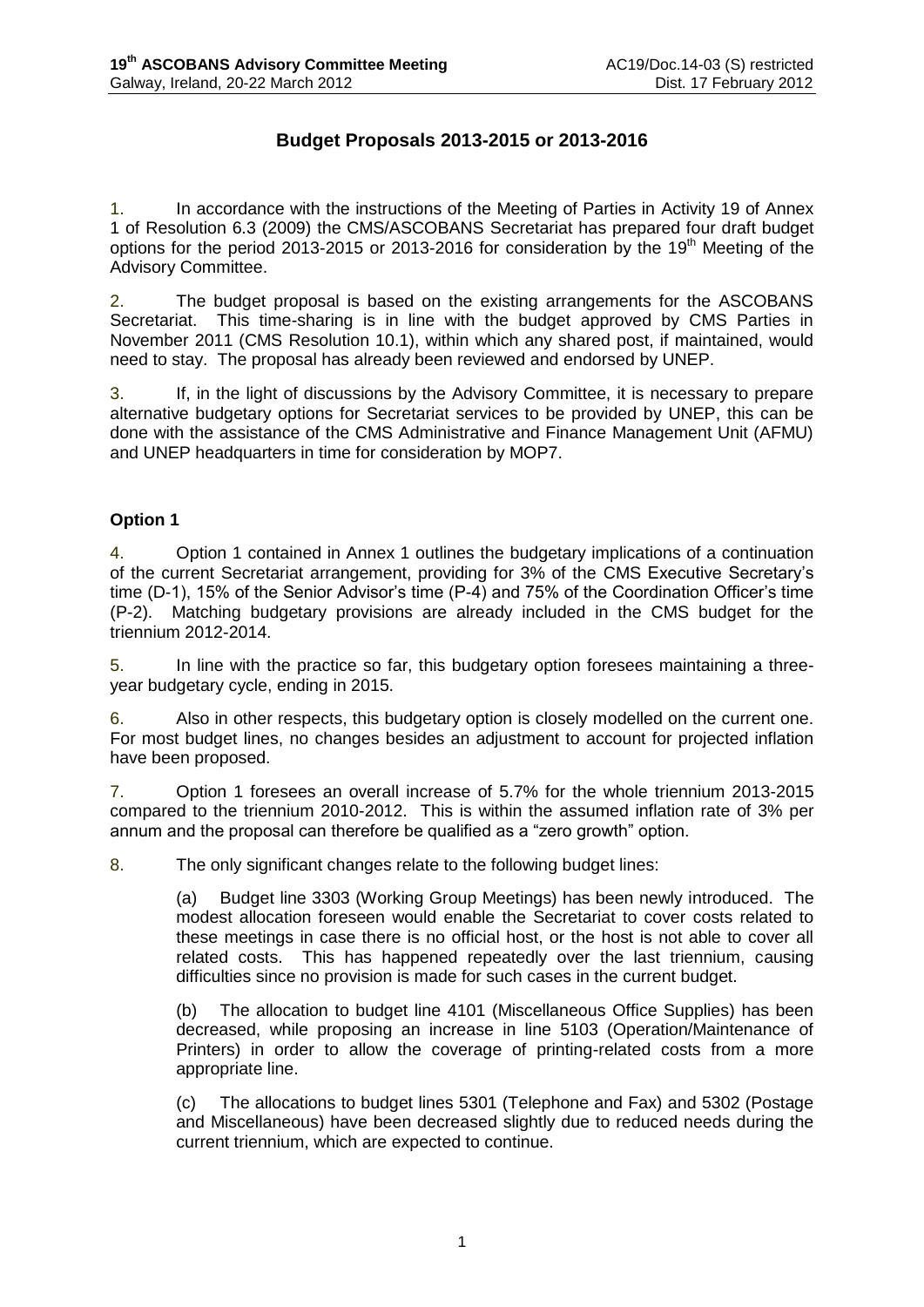### **Option 2**

9. Option 2 contained in Annex 2 is identical to Option 1, except that two additional budget lines have been proposed:

(a) Budget line 1221 (Consultant: North Sea Coordinator) contains an allocation for the continuation of this consultancy after the current contract with Ms Geneviève Desportes/GD Natur has come to a finish at the end of this year. The allocation assumes arrangements for a part-time consultancy.

(b) Budget line 1222 (Consultant: Baltic Sea Coordinator) is based on the same estimates as line 1221 and would enable the hiring of a consultant based on the Terms of Reference agreed by the  $18<sup>th</sup>$  Advisory Committee Meeting (Annex 6 of AC18 Report).

10. Option 2 foresees an overall increase of 42.9% for the whole triennium 2013-2015 compared to the triennium 2010-2012.

#### **Options 3 and 4**

11. Option 3 contained in Annex 3 is identical to Option 1, except that it proposes a four-year budgetary cycle, ending in 2016. Similarly, Option 4 contained in Annex 4 is identical to Option 2, with the same extension of the proposed financial period by one year until 2016.

12. In contrast to other Agreements, where an extension of the budgetary period means significant savings are made with respect to travel costs for funded delegates to their Meetings of the Parties, in the case of ASCOBANS where all Parties cover their own travel costs this is not a substantial factor. However, based on the positive experiences made by AEWA and EUROBATS, who both moved to a quadrennium at previous MOPs, ASCOBANS Parties may also wish to consider a four-year cycle, which would range from 2013-2016.

13. The key benefit of this would be that Parties, the Advisory Committee and the Secretariat have more time for the implementation of Resolutions. The draft Work Plan for the Agreement foresees numerous actions which could be addressed more fully over a longer intersessional period. In the case of the Secretariat, due to the time-consuming preparations necessary for each MOP, having one more year during which the focus can be on the implementation of the work programme would make a significant difference.

14. A potential disadvantage could be a reduced ability to respond to emerging situations. However, given that all ASCOBANS Parties are represented on the annual Advisory Committee Meeting, serious implications should be unlikely.

15. The Secretariat would like to propose moving to a four-year cycle for the next intersessional period and re-evaluating the arrangement in preparation of MOP8, which would be held in 2016.

#### **General Remarks**

16. For each scenario that was developed, a table detailing the scale of contributions by Parties for 2013-2015 or 2016 was included. These are based on the UN Scale of Assessments for 2011. Further, Medium Term Plans for 2013-2018 or 2020 were added, with an annual inflation assumed at 2% for staff costs and 3% for all other budget lines.

17. AC18 had requested the Secretariat to prepare a paper for this meeting setting out the advantages and disadvantages of a budget prepared in US dollar as opposed to a Euro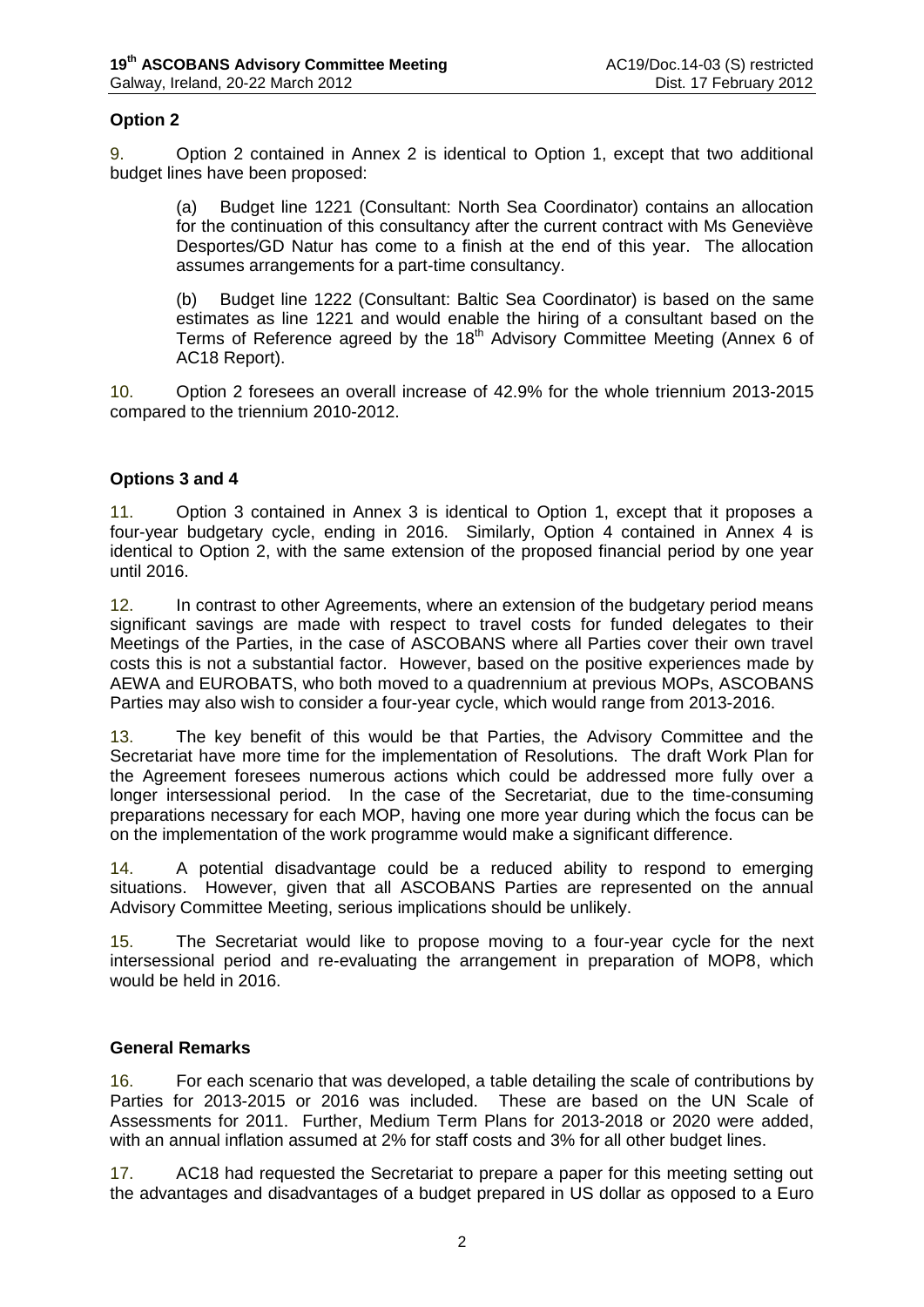budget. This request was in response to the sudden decrease in fund balance ASCOBANS had experienced due to the method which UNON/UNEP had been using to compute and apportion exchange rate fluctuations (see [AC18 Report](http://www.ascobans.org/pdf/ac18/ASCOBANS_AC18_Report_inclAnnexes.pdf) paragraphs 128-134).

18. As outlined in the mid-year report to Parties, upon repeated intervention by the Secretariats of the CMS Family in Bonn, this problem had eventually been solved and the Trust Fund balance was restored to the expected level. UNON/UNEP has also changed the method applied for computing and apportioning exchange rate fluctuations on the UNEP Euro account to avoid similar problems in future.

19. Given that this problem has been resolved satisfactorily, the Secretariat would now not see any advantages in returning to a budget in US dollar. The rationale behind the original move to a Euro budget decided by MOP5 in 2006, namely to facilitate budget management as the majority of payments made are effected in Euros, is still equally valid. The Secretariat would therefore strongly advise to continue operating with a Euro budget.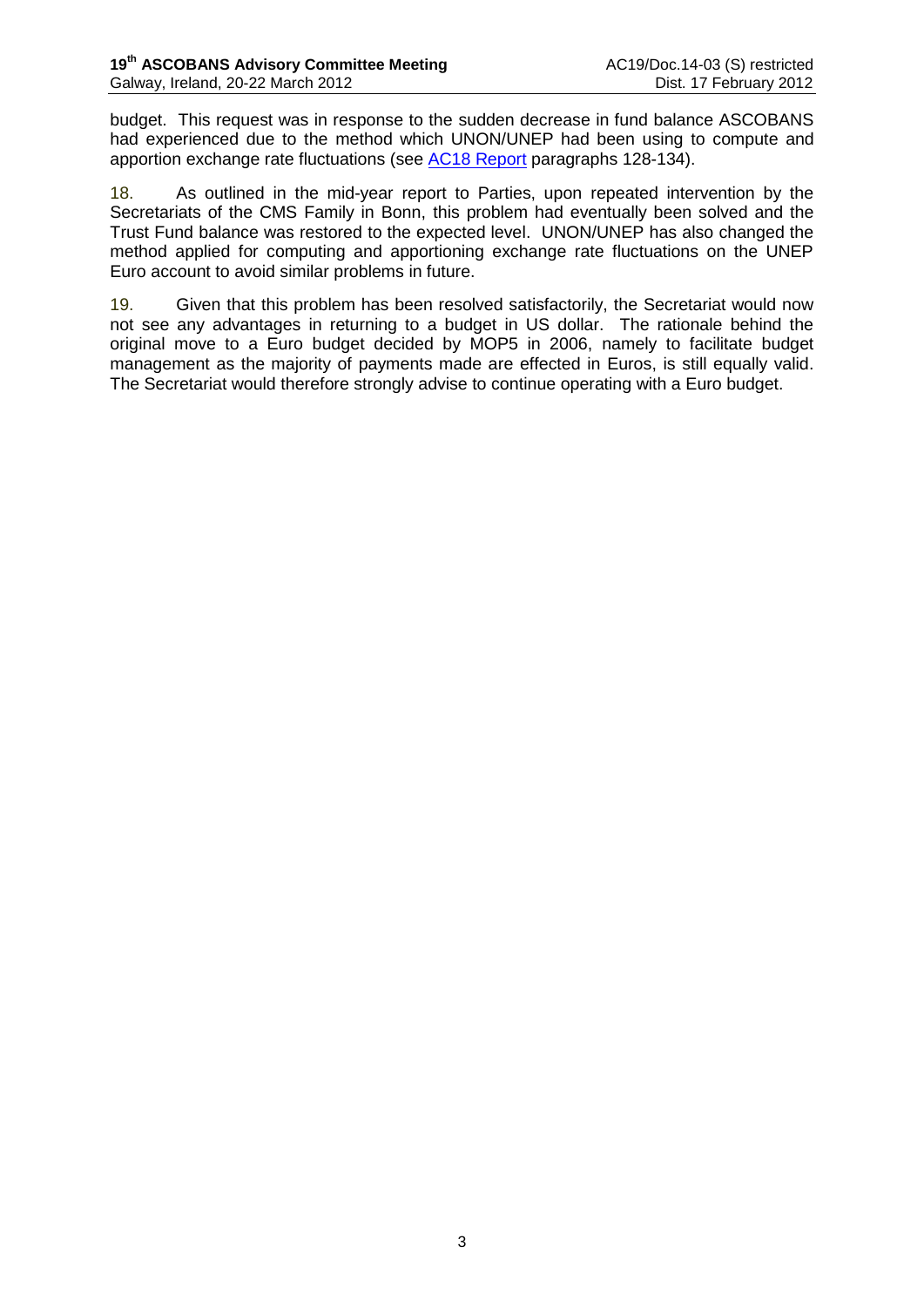#### **Table 1: Budget Estimates for 2013-2015 – ASCOBANS Trust Fund in Euro – OPTION 1**

| <b>BL</b> | <b>Budget Item</b>                                                          | 2013       | 2014       | 2015       | <b>Total</b> | <b>Description</b>                                                                                                                                                                                                                                                                                                                   |
|-----------|-----------------------------------------------------------------------------|------------|------------|------------|--------------|--------------------------------------------------------------------------------------------------------------------------------------------------------------------------------------------------------------------------------------------------------------------------------------------------------------------------------------|
|           |                                                                             | <b>EUR</b> | <b>EUR</b> | <b>EUR</b> | <b>EUR</b>   |                                                                                                                                                                                                                                                                                                                                      |
|           | 10 PERSONNEL                                                                |            |            |            |              |                                                                                                                                                                                                                                                                                                                                      |
|           | 1100 Professional Staff                                                     |            |            |            |              |                                                                                                                                                                                                                                                                                                                                      |
| 1101      | Executive Secretary (D1); 3%                                                | 4,948      | 5,047      | 5,148      |              | 15,143 Based on the approved 2012-2014 CMS budget with the same 2%<br>increase for 2014-2015 to provide for various cost adjustments, including<br>within-grade increment, dependency allowance, education grant and<br>contribution to pension fund. CMS Budget provides for 97% of the cost<br>and 3% will be covered by ASCOBANS. |
|           | 1102 CMS Professional Staff (P4),<br>15% (ASCOBANS Senior<br>Advisor)       | 20,250     | 20,655     | 21,068     |              | 61,973 Based on the approved 2012-2014 CMS budget with the same 2%<br>increase for 2014-2015 to provide for various cost adjustments, as<br>outlined above. CMS Budget provides for 85% of the cost and 15% will<br>be covered by ASCOBANS.                                                                                          |
|           | 1103 Associate Coordination Officer<br>(P2), 75%                            | 63,750     | 65,025     |            |              | 66,326 195,101 Based on the approved 2012-2014 CMS budget with the same 2%<br>increase for 2014-2015 to provide for various cost adjustments, as<br>outlined above. ASCOBANS Budget provides for 75% of the cost and<br>25% will be covered by CMS.                                                                                  |
|           | 1220 Professional Consultancies<br>and fractional CMS Staff Time            | 8,657      | 8,917      | 9,184      |              | 26,758 The figures assume that the costs will be 3% higher than the approved<br>appropriation for 2010-2012 to cover the inflation.                                                                                                                                                                                                  |
|           | 1300 Administrative Support                                                 |            |            |            |              |                                                                                                                                                                                                                                                                                                                                      |
| 1301      | <b>General Services:</b><br><b>Administrative Assistant (GS-</b><br>5), 50% | 41,327     | 42,154     | 42,997     |              | 126,477 The figures assume that the costs will be 2% higher than the approved<br>appropriation for 2010-2012 to cover the inflation.                                                                                                                                                                                                 |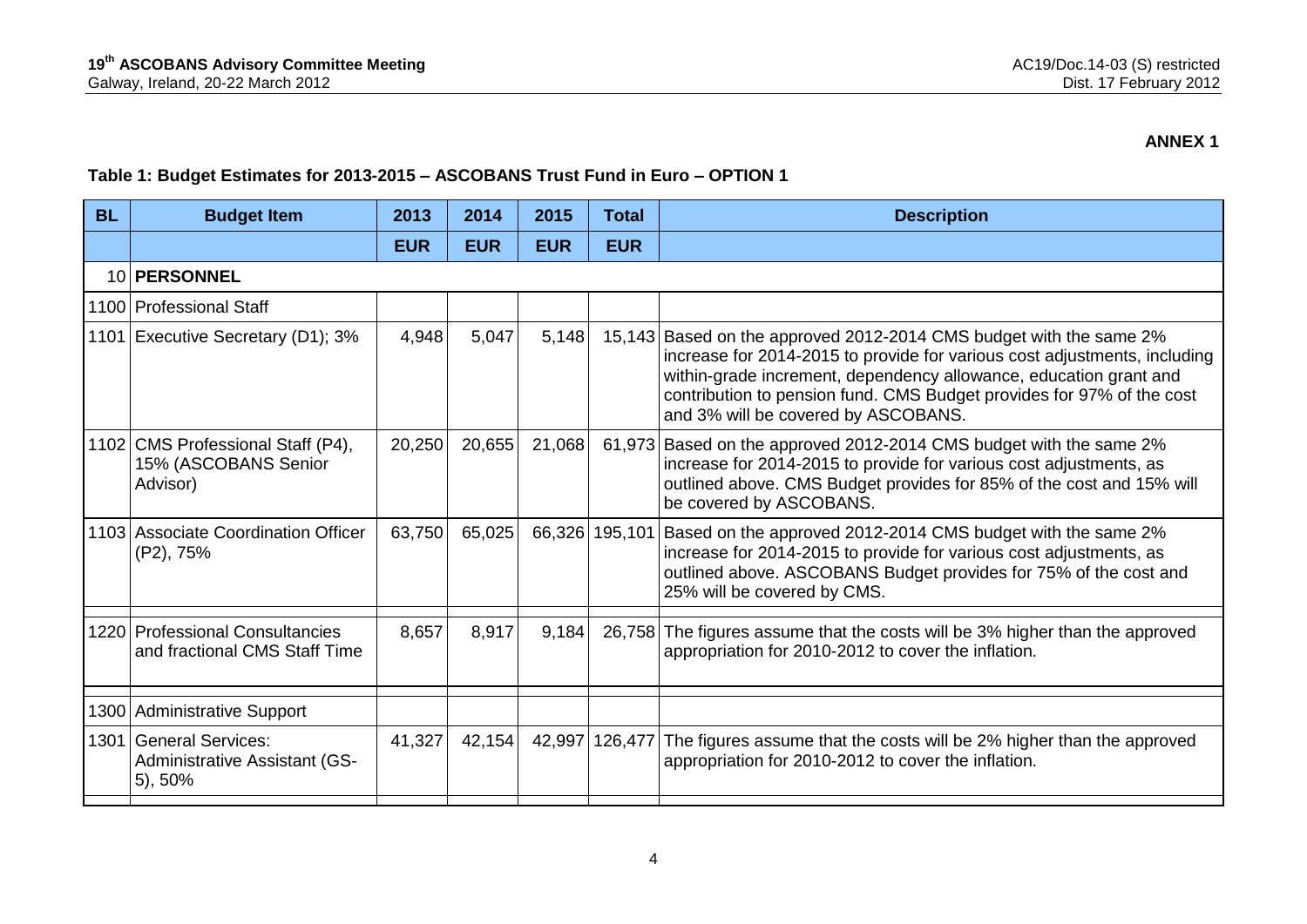| <b>BL</b> | <b>Budget Item</b>                         | 2013        | 2014       | 2015       | <b>Total</b> | <b>Description</b>                                                                                                                                                    |
|-----------|--------------------------------------------|-------------|------------|------------|--------------|-----------------------------------------------------------------------------------------------------------------------------------------------------------------------|
|           |                                            | <b>EUR</b>  | <b>EUR</b> | <b>EUR</b> | <b>EUR</b>   |                                                                                                                                                                       |
| 1600      | <b>Travel on Official Business</b>         |             |            |            |              |                                                                                                                                                                       |
| 1601      | <b>Secretariat Staff</b>                   | 4,775       | 4,918      | 5,066      |              | 14,759 The figures assume that the costs will be 3% higher than the approved<br>appropriation for 2010-2012 to cover the inflation.                                   |
|           | 1602 Experts on Mission                    | 1,639       | 1,688      | 1,739      |              | 5,066 The figures assume that the costs will be 3% higher than the approved<br>appropriation for 2010-2012 to cover the inflation.                                    |
| 1999      | Personnel Subtotal 145,346 148,404 151,527 |             |            |            | 445,277      |                                                                                                                                                                       |
| 20        | <b>SUBPROJECTS</b>                         |             |            |            |              |                                                                                                                                                                       |
| 2201      | <b>Conservation Projects</b>               | 1,639       | 1,688      | 1,739      |              | 5,066 The figures assume that the costs will be 3% higher than the approved<br>appropriation for 2010-2012 to cover the inflation.                                    |
| 2999      | <b>Subprojects Subtotal</b>                | 1,639       | 1,688      | 1,739      | 5,066        |                                                                                                                                                                       |
| 30        | <b>MEETINGS</b>                            |             |            |            |              |                                                                                                                                                                       |
| 3301      | <b>Meeting of Parties</b>                  | $\mathbf 0$ | 0          | 3,478      | 3,478        |                                                                                                                                                                       |
|           | 3302 Meeting of the Advisory<br>Committee  | 3,278       | 3,376      | 3,478      |              | 10,132 The figures assume an annual inflation of 3%.                                                                                                                  |
|           | 3303 Meetings of Working Groups            | 1,500       | 1,545      | 1,591      |              | 4,636 The figures assume an annual inflation of 3%. To cover costs of catering,<br>report writing etc. in case there is no official host.                             |
| 3999      | <b>Meetings Subtotal</b>                   | 4,778       | 4,921      | 8,547      | 18,246       |                                                                                                                                                                       |
| 40        | <b>EQUIPMENT AND PREMISES</b>              |             |            |            |              |                                                                                                                                                                       |
|           | 4100 Expendable Equipment                  |             |            |            |              |                                                                                                                                                                       |
|           | 4101   Miscellaneous Office Supplies       | 600         | 618        | 637        |              | 1,855 Amount has been decreased following allocation of resources for<br>purchasing printer cartridges to line 5103. The figures assume an annual<br>inflation of 3%. |
|           |                                            |             |            |            |              |                                                                                                                                                                       |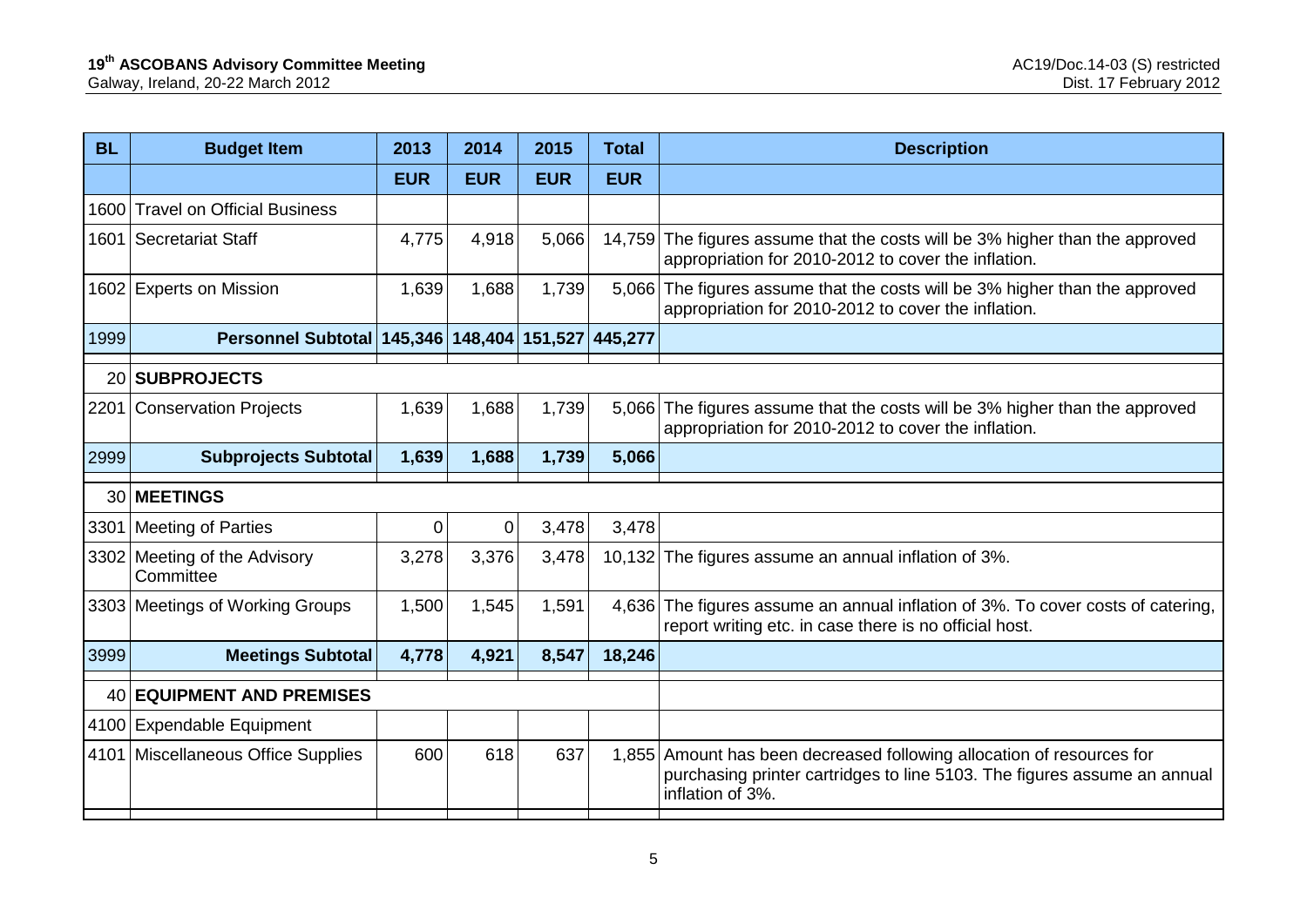| <b>Budget Item</b>                                  | 2013                                                                                                                                                                                  | 2014       | 2015       | <b>Total</b> | <b>Description</b>                                                                                                                 |
|-----------------------------------------------------|---------------------------------------------------------------------------------------------------------------------------------------------------------------------------------------|------------|------------|--------------|------------------------------------------------------------------------------------------------------------------------------------|
|                                                     | <b>EUR</b>                                                                                                                                                                            | <b>EUR</b> | <b>EUR</b> | <b>EUR</b>   |                                                                                                                                    |
| Non-Expendable Equipment                            |                                                                                                                                                                                       |            |            |              |                                                                                                                                    |
| <b>Office Equipment</b>                             | 905                                                                                                                                                                                   | 905        | 905        |              | 2,715 Identical with approved appropriation for 2010-2012.                                                                         |
|                                                     |                                                                                                                                                                                       |            |            |              |                                                                                                                                    |
| <b>Rent and Maintenance Costs</b>                   |                                                                                                                                                                                       |            |            |              | These costs are covered by the Federal Government of Germany.                                                                      |
| <b>Equipment and Premises</b><br><b>Subtotal</b>    | 1,505                                                                                                                                                                                 | 1,523      | 1,542      | 4,570        |                                                                                                                                    |
| <b>MISCELLANEOUS COSTS</b>                          |                                                                                                                                                                                       |            |            |              |                                                                                                                                    |
|                                                     |                                                                                                                                                                                       |            |            |              |                                                                                                                                    |
| Operation/Maintenance<br>Computers                  | 588                                                                                                                                                                                   | 606        | 624        |              | 1,817 The figures assume that the costs will be 3% higher than the approved<br>appropriation for 2010-2012 to cover the inflation. |
|                                                     | 10,000                                                                                                                                                                                | 10,000     | 10,000     |              | 30,000 Identical with approved appropriation for 2010-2012.                                                                        |
| <b>Printers</b>                                     | 535                                                                                                                                                                                   | 551        | 568        |              | 1,654 The figures include costs for purchase of printer cartridges (see line 4101<br>above) and assume an annual inflation of 3%.  |
|                                                     |                                                                                                                                                                                       |            |            |              |                                                                                                                                    |
| Information Material/Outreach<br>and Education Work | 1,545                                                                                                                                                                                 | 1,591      | 1,639      |              | 4,775 The figures assume that the costs will be 3% higher than the approved<br>appropriation for 2010-2012 to cover the inflation. |
|                                                     | 117                                                                                                                                                                                   | 121        | 124        |              | 362 The figures assume that the costs will be 3% higher than the approved<br>appropriation for 2010-2012 to cover the inflation.   |
| Website Maintenance and<br>Development              | 2,185                                                                                                                                                                                 | 2,251      | 2,318      |              | 6,754 The figures assume that the costs will be 3% higher than the approved<br>appropriation for 2010-2012 to cover the inflation. |
| 4200<br>4201<br>4999                                | 4300 Premises<br>50<br>5100 Operation and Maintenance<br>5101<br>5102 IT Services<br>5103 Operation/Maintenance of<br>5200 Reporting Costs<br>5201<br>5202 Reference Material<br>5203 |            |            |              |                                                                                                                                    |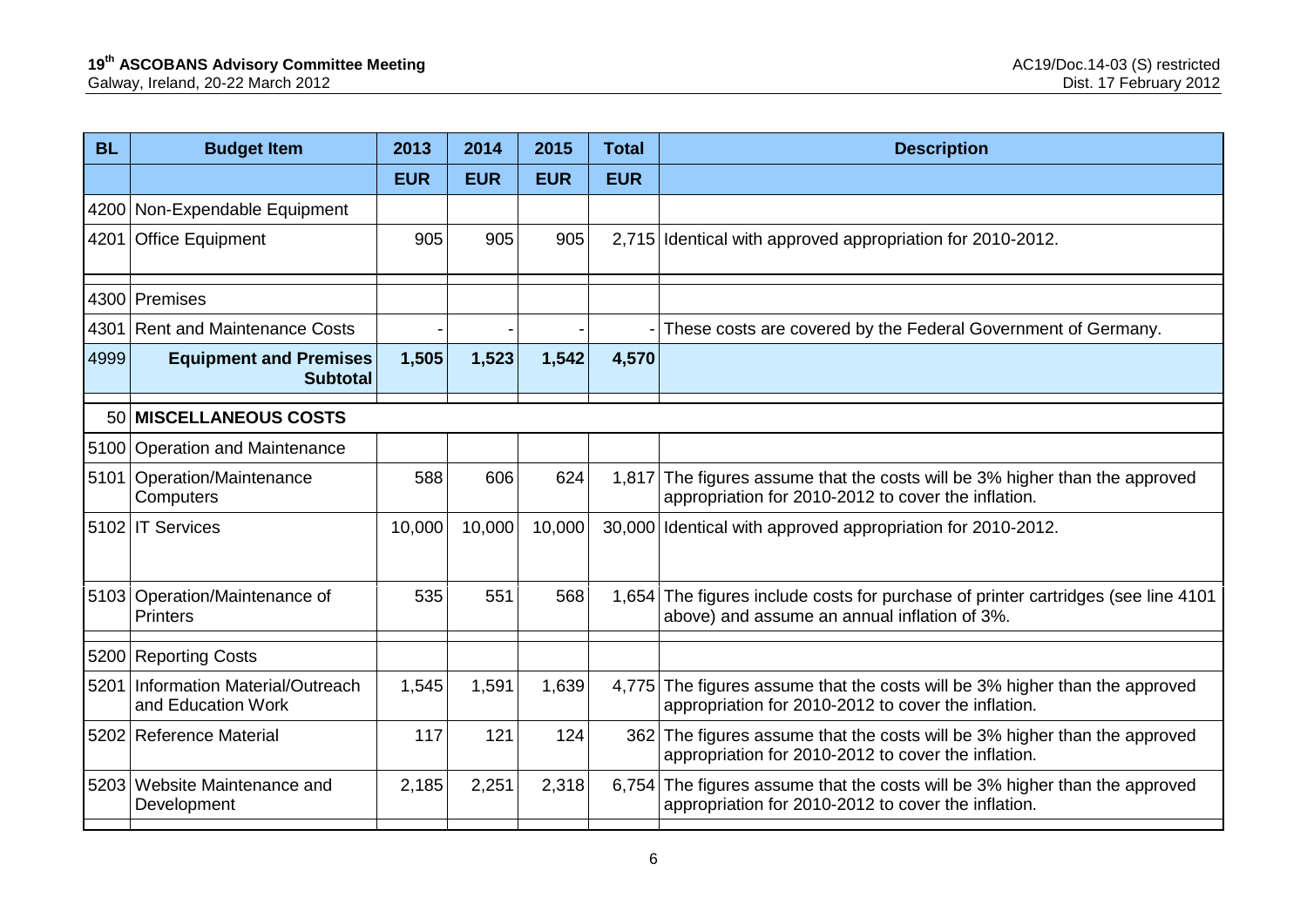| <b>BL</b> | <b>Budget Item</b>                            | 2013       | 2014                                  | 2015       | <b>Total</b> | <b>Description</b>                                                                                                                                           |
|-----------|-----------------------------------------------|------------|---------------------------------------|------------|--------------|--------------------------------------------------------------------------------------------------------------------------------------------------------------|
|           |                                               | <b>EUR</b> | <b>EUR</b>                            | <b>EUR</b> | <b>EUR</b>   |                                                                                                                                                              |
|           | 5300 Sundry                                   |            |                                       |            |              |                                                                                                                                                              |
| 5301      | Telephone and Fax                             | 200        | 206                                   | 212        |              | 618 Amount has been decreased following reduced calling costs, related to<br>introduction of VoIP services. The figures assume an annual inflation of<br>3%. |
|           | 5302 Postage and Miscellaneous                | 1,000      | 1,030                                 | 1,061      |              | 3,091 Amount has been decreased in line with reduced expenditure in 2010<br>and 2011. The figures assume an annual inflation of 3%.                          |
| 5401      | Hospitality                                   |            |                                       |            |              |                                                                                                                                                              |
| 5999      | <b>Miscellaneous Costs</b><br><b>Subtotal</b> | 16,170     | 16,355                                | 16,546     | 49,071       |                                                                                                                                                              |
|           | <b>SUBTOTAL</b>                               |            | 169,438   172,891   179,900   522,229 |            |              |                                                                                                                                                              |
|           | 6000 Programme Support Cost<br>(PSC), 13%     | 22,027     | 22,476                                | 23,387     | 67,890       |                                                                                                                                                              |
|           | <b>GRAND TOTAL</b>                            |            | 191,465   195,367   203,287   590,119 |            |              |                                                                                                                                                              |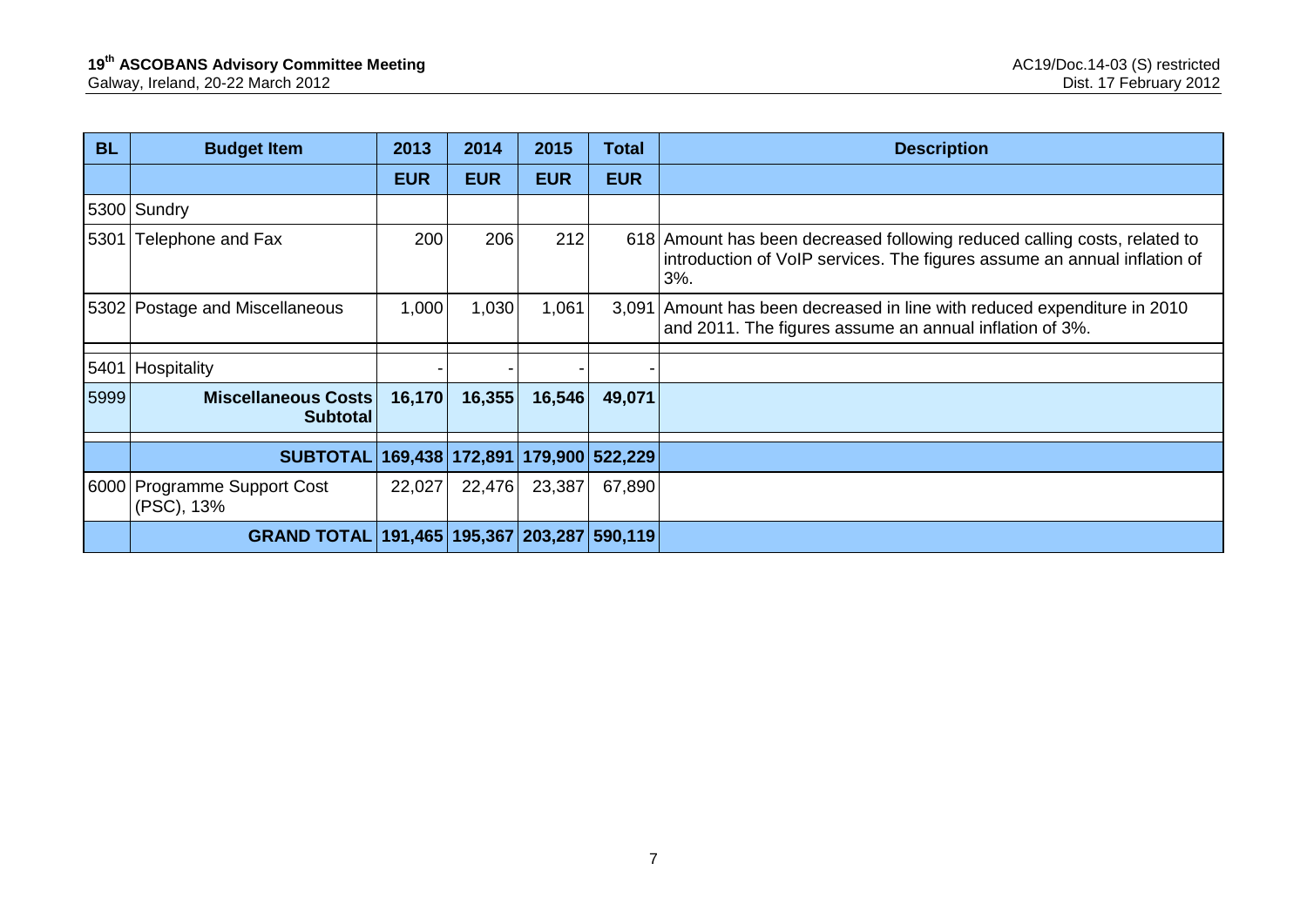# **Table 2: Scale of Contributions by Parties to the UNEP/ASCOBANS Trust Fund for 2013-2015 – OPTION 1**

| <b>Party</b>       | <b>Scale of</b><br><b>Assessment</b><br>(2011) | in %    | 2013    | 2014    | 2015    | <b>Total</b><br><b>EUR</b> |
|--------------------|------------------------------------------------|---------|---------|---------|---------|----------------------------|
| Belgium            | 1.075                                          | 6.948   | 13,303  | 13,574  | 14,124  | 41,000                     |
| Denmark            | 0.736                                          | 4.757   | 9,108   | 9,293   | 9,670   | 28,071                     |
| Finland            | 0.566                                          | 3.658   | 7,004   | 7,147   | 7,436   | 21,587                     |
| France             | 6.123                                          | 20.000  | 38,293  | 39,073  | 40,657  | 118,024                    |
| Germany            | 8.018                                          | 20.000  | 38,293  | 39,073  | 40,657  | 118,024                    |
| Lithuania          | 0.065                                          | 0.420   | 804     | 821     | 854     | 2,479                      |
| <b>Netherlands</b> | 1.855                                          | 11.989  | 22,955  | 23,423  | 24,372  | 70,749                     |
| Poland             | 0.828                                          | 5.351   | 10,246  | 10,455  | 10,879  | 31,580                     |
| Sweden             | 1.064                                          | 6.877   | 13,167  | 13,435  | 13,979  | 40,581                     |
| United Kingdom     | 6.604                                          | 20.000  | 38,293  | 39,073  | 40,657  | 118,024                    |
| <b>Total</b>       | 26.934                                         | 100.000 | 191,465 | 195,367 | 203,287 | 590,119                    |

# **Table 3: Medium Term Plan for 2013-2018 in Euro – OPTION 1**

| <b>Budget Item</b> | <b>Description</b>                                        | 2013    | 2014    | 2015    | 2016    | 2017    | 2018    |
|--------------------|-----------------------------------------------------------|---------|---------|---------|---------|---------|---------|
| 1100               | <b>Professional Staff</b>                                 | 88,948  | 90,727  | 92,541  | 94,392  | 96,280  | 98,206  |
| 1200               | Consultants                                               | 8,657   | 8,917   | 9,184   | 9,460   | 9,744   | 10,036  |
| 1300               | Administrative<br>Support                                 | 41,327  | 42,154  | 42,997  | 43,857  | 44,734  | 45,628  |
| 1600               | <b>Travel on Official</b><br><b>Business</b>              | 6,414   | 6,606   | 6,805   | 7,009   | 7,219   | 7,436   |
| 2200               | Subprojects                                               | 1,639   | 1,688   | 1,739   | 1,791   | 1,845   | 1,900   |
| 3300               | Meetings                                                  | 4,778   | 4,921   | 8,547   | 5,713   | 5,885   | 9,339   |
| 4000               | Equipment                                                 | 1,505   | 1,523   | 1,542   | 1,588   | 1,635   | 1,684   |
| 5100               | Operation and<br>Maintenance                              | 11,123  | 11,157  | 11,191  | 11,527  | 11,873  | 12,229  |
| 5200               | <b>Reporting Costs and</b><br><b>Information Material</b> | 3,847   | 3,962   | 4,081   | 4,204   | 4,330   | 4,460   |
| 5300               | Sundry                                                    | 1,200   | 1,236   | 1,273   | 1,311   | 1,351   | 1,391   |
| 5400               | Hospitality                                               |         |         |         |         |         |         |
|                    | <b>SUBTOTAL</b>                                           | 169,438 | 172,891 | 179,900 | 180,852 | 184,895 | 192,309 |
| 6000               | 13% PSC                                                   | 22,027  | 22,476  | 23,387  | 23,511  | 24,036  | 25,000  |
|                    | <b>TOTAL</b>                                              | 191,465 | 195,367 | 203,287 | 204,362 | 208,931 | 217,310 |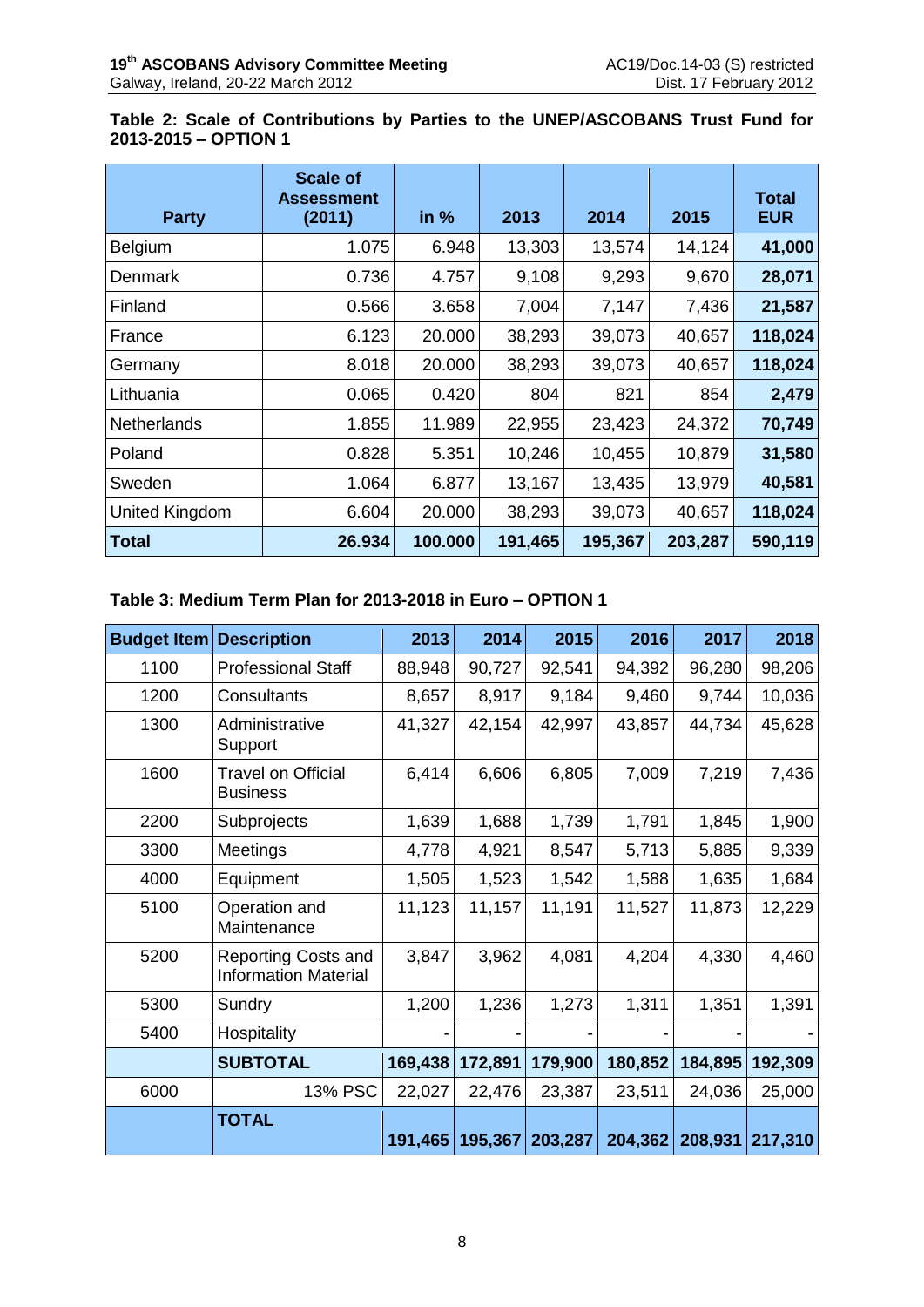# **Table 4: Budget Estimates for 2013-2015 – ASCOBANS Trust Fund in Euro – OPTION 2**

| <b>BL</b> | <b>Budget Item</b>                                                    | 2013       | 2014       | 2015       | Total          | <b>Description</b>                                                                                                                                                                                                                                                                                                                   |
|-----------|-----------------------------------------------------------------------|------------|------------|------------|----------------|--------------------------------------------------------------------------------------------------------------------------------------------------------------------------------------------------------------------------------------------------------------------------------------------------------------------------------------|
|           |                                                                       | <b>EUR</b> | <b>EUR</b> | <b>EUR</b> | <b>EUR</b>     |                                                                                                                                                                                                                                                                                                                                      |
|           | 10 PERSONNEL                                                          |            |            |            |                |                                                                                                                                                                                                                                                                                                                                      |
|           | 1100 Professional Staff                                               |            |            |            |                |                                                                                                                                                                                                                                                                                                                                      |
|           | 1101 Executive Secretary (D1); 3%                                     | 4,948      | 5,047      | 5,148      |                | 15,143 Based on the approved 2012-2014 CMS budget with the same 2%<br>increase for 2014-2015 to provide for various cost adjustments,<br>including within-grade increment, dependency allowance, education<br>grant and contribution to pension fund. CMS Budget provides for 97%<br>of the cost and 3% will be covered by ASCOBANS. |
|           | 1102 CMS Professional Staff (P4),<br>15% (ASCOBANS Senior<br>Advisor) | 20,250     | 20,655     | 21,068     | 61,973         | Based on the approved 2012-2014 CMS budget with the same 2%<br>increase for 2014-2015 to provide for various cost adjustments, as<br>outlined above. CMS Budget provides for 85% of the cost and 15% will<br>be covered by ASCOBANS.                                                                                                 |
|           | 1103 Associate Coordination Officer<br>(P2), 75%                      | 63,750     | 65,025     |            | 66,326 195,101 | Based on the approved 2012-2014 CMS budget with the same 2%<br>increase for 2014-2015 to provide for various cost adjustments, as<br>outlined above. ASCOBANS Budget provides for 75% of the cost and<br>25% will be covered by CMS.                                                                                                 |
|           | 1220 Professional Consultancies<br>and fractional CMS Staff Time      | 8,657      | 8,917      | 9,184      | 26,758         | The figures assume that the costs will be 3% higher than the approved<br>appropriation for 2010-2012 to cover the inflation.                                                                                                                                                                                                         |
| 1221      | Consultant: North Sea<br>Coordinator                                  | 29,741     | 30,633     | 31,552     | 91,926         | The figures assume that the costs will be 3% higher than the<br>appropriation for 2011-2012 to cover the inflation.                                                                                                                                                                                                                  |
|           | 1222 Consultant: Baltic Sea<br>Coordinator                            | 29,741     | 30,633     | 31,552     |                | 91,926 Based on costs on line 1221.                                                                                                                                                                                                                                                                                                  |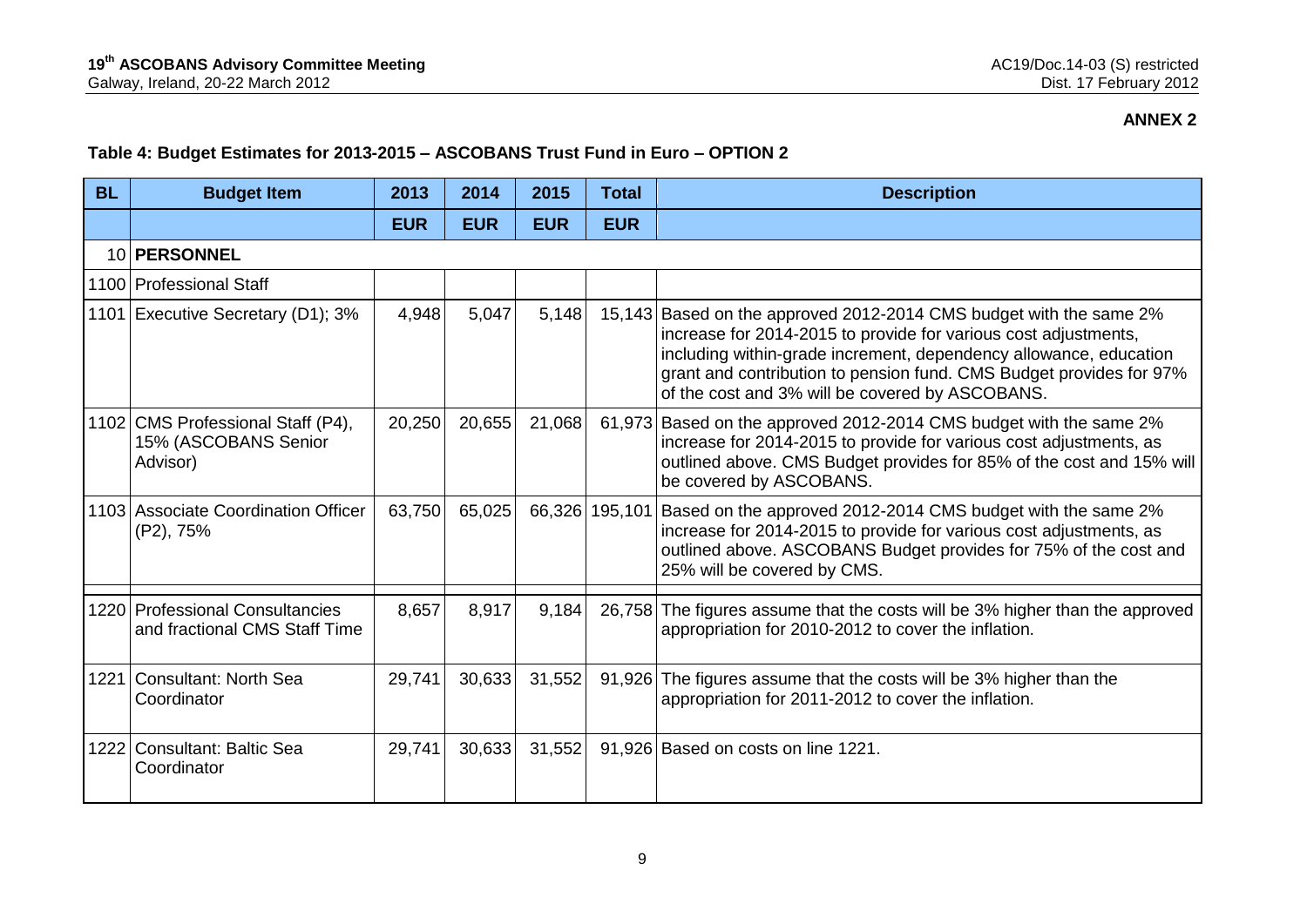| <b>BL</b>       | <b>Budget Item</b>                                                        | 2013        | 2014        | 2015       | <b>Total</b> | <b>Description</b>                                                                                                                        |
|-----------------|---------------------------------------------------------------------------|-------------|-------------|------------|--------------|-------------------------------------------------------------------------------------------------------------------------------------------|
|                 |                                                                           | <b>EUR</b>  | <b>EUR</b>  | <b>EUR</b> | <b>EUR</b>   |                                                                                                                                           |
|                 | 1300 Administrative Support                                               |             |             |            |              |                                                                                                                                           |
|                 | 1301 General Services:<br><b>Administrative Assistant (GS-</b><br>5), 50% | 41,327      | 42,154      | 42,997     | 126,477      | The figures assume that the costs will be 2% higher than the approved<br>appropriation for 2010-2012 to cover the inflation.              |
|                 | 1600 Travel on Official Business                                          |             |             |            |              |                                                                                                                                           |
| 1601            | Secretariat Staff                                                         | 4,775       | 4,918       | 5,066      |              | 14,759 The figures assume that the costs will be 3% higher than the approved<br>appropriation for 2010-2012 to cover the inflation.       |
|                 | 1602 Experts on Mission                                                   | 1,639       | 1,688       | 1,739      | 5,066        | The figures assume that the costs will be 3% higher than the approved<br>appropriation for 2010-2012 to cover the inflation.              |
| 1999            | Personnel Subtotal 204,828 209,670 214,631 629,129                        |             |             |            |              |                                                                                                                                           |
| 20              | <b>SUBPROJECTS</b>                                                        |             |             |            |              |                                                                                                                                           |
|                 | 2201 Conservation Projects                                                | 1,639       | 1,688       | 1,739      | 5,066        | The figures assume that the costs will be 3% higher than the approved<br>appropriation for 2010-2012 to cover the inflation.              |
| 2999            | <b>Subprojects Subtotal</b>                                               | 1,639       | 1,688       | 1,739      | 5,066        |                                                                                                                                           |
| 30 <sup>1</sup> | <b>MEETINGS</b>                                                           |             |             |            |              |                                                                                                                                           |
| 3301            | <b>Meeting of Parties</b>                                                 | $\mathbf 0$ | $\mathbf 0$ | 3,478      | 3,478        |                                                                                                                                           |
|                 | 3302 Meeting of the Advisory<br>Committee                                 | 3,278       | 3,376       | 3,478      |              | 10,132 The figures assume an annual inflation of 3%.                                                                                      |
|                 | 3303 Meetings of Working Groups                                           | 1,500       | 1,545       | 1,591      |              | 4,636 The figures assume an annual inflation of 3%. To cover costs of<br>catering, report writing etc. in case there is no official host. |
| 3999            | <b>Meetings Subtotal</b>                                                  | 4,778       | 4,921       | 8,547      | 18,246       |                                                                                                                                           |
|                 | 40 EQUIPMENT AND PREMISES                                                 |             |             |            |              |                                                                                                                                           |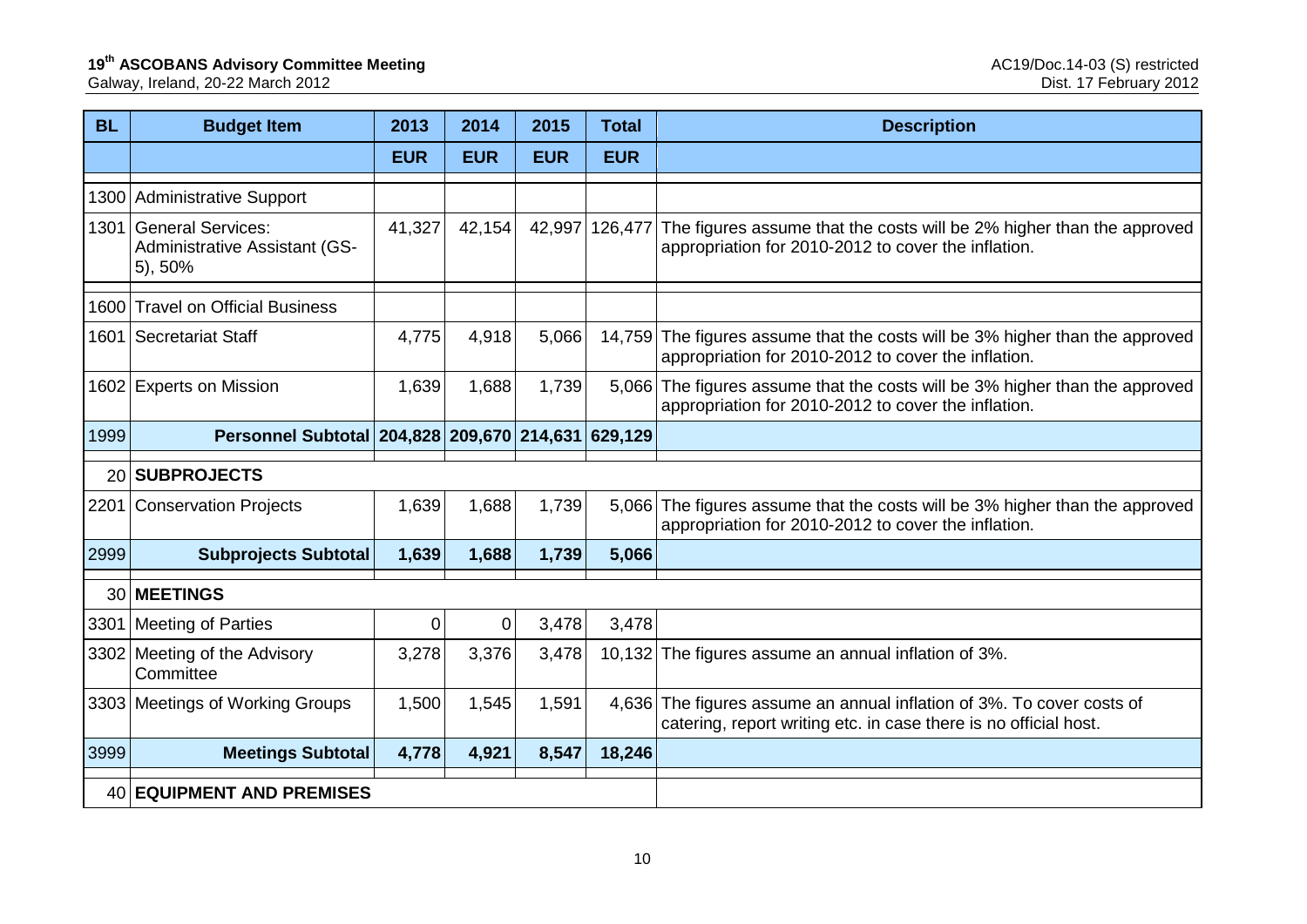| <b>BL</b> | <b>Budget Item</b>                                  | 2013       | 2014       | 2015       | <b>Total</b> | <b>Description</b>                                                                                                                                                    |
|-----------|-----------------------------------------------------|------------|------------|------------|--------------|-----------------------------------------------------------------------------------------------------------------------------------------------------------------------|
|           |                                                     | <b>EUR</b> | <b>EUR</b> | <b>EUR</b> | <b>EUR</b>   |                                                                                                                                                                       |
|           | 4100 Expendable Equipment                           |            |            |            |              |                                                                                                                                                                       |
|           | 4101   Miscellaneous Office Supplies                | 600        | 618        | 637        |              | 1,855 Amount has been decreased following allocation of resources for<br>purchasing printer cartridges to line 5103. The figures assume an<br>annual inflation of 3%. |
|           | 4200 Non-Expendable Equipment                       |            |            |            |              |                                                                                                                                                                       |
| 4201      | <b>Office Equipment</b>                             | 905        | 905        | 905        | 2,715        | Identical with approved appropriation for 2010-2012.                                                                                                                  |
|           | 4300 Premises                                       |            |            |            |              |                                                                                                                                                                       |
| 4301      | <b>Rent and Maintenance Costs</b>                   |            |            |            |              | These costs are covered by the Federal Government of Germany.                                                                                                         |
| 4999      | <b>Equipment and Premises</b><br><b>Subtotal</b>    | 1,505      | 1,523      | 1,542      | 4,570        |                                                                                                                                                                       |
|           | 50 MISCELLANEOUS COSTS                              |            |            |            |              |                                                                                                                                                                       |
|           | 5100 Operation and Maintenance                      |            |            |            |              |                                                                                                                                                                       |
|           | 5101 Operation/Maintenance<br>Computers             | 588        | 606        | 624        | 1,817        | The figures assume that the costs will be 3% higher than the approved<br>appropriation for 2010-2012 to cover the inflation.                                          |
|           | 5102 IT Services                                    | 10,000     | 10,000     | 10,000     | 30,000       | Identical with approved appropriation for 2010-2012.                                                                                                                  |
|           | 5103 Operation/Maintenance of<br><b>Printers</b>    | 535        | 551        | 568        | 1,654        | The figures include costs for purchase of printer cartridges (see line<br>4101 above) and assume an annual inflation of 3%.                                           |
|           | 5200 Reporting Costs                                |            |            |            |              |                                                                                                                                                                       |
| 5201      | Information Material/Outreach<br>and Education Work | 1,545      | 1,591      | 1,639      | 4,775        | The figures assume that the costs will be 3% higher than the approved<br>appropriation for 2010-2012 to cover the inflation.                                          |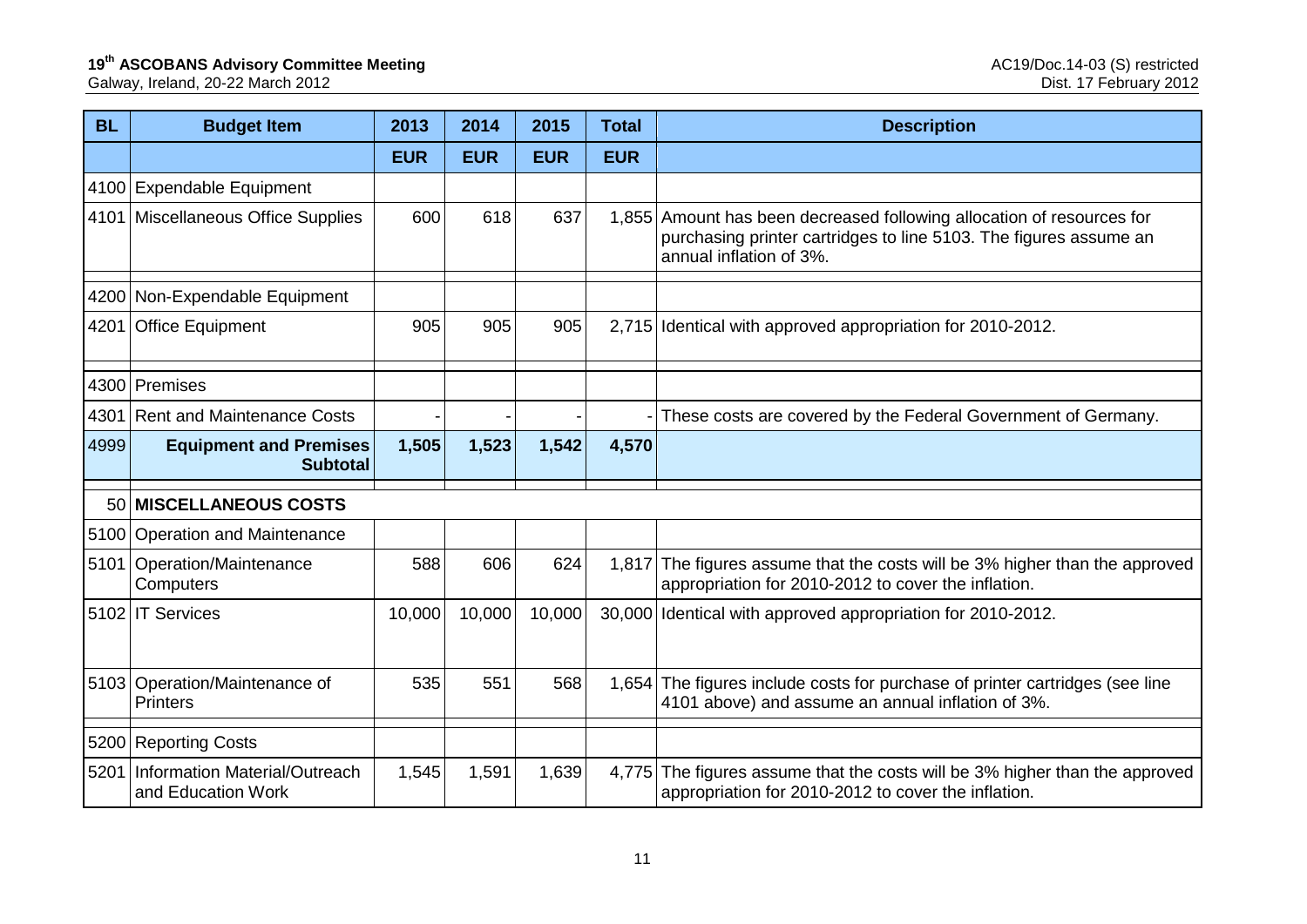| <b>BL</b> | <b>Budget Item</b>                          | 2013       | 2014       | 2015       | <b>Total</b> | <b>Description</b>                                                                                                                                           |
|-----------|---------------------------------------------|------------|------------|------------|--------------|--------------------------------------------------------------------------------------------------------------------------------------------------------------|
|           |                                             | <b>EUR</b> | <b>EUR</b> | <b>EUR</b> | <b>EUR</b>   |                                                                                                                                                              |
|           | 5202 Reference Material                     | 117        | 121        | 124        | 362          | The figures assume that the costs will be 3% higher than the approved<br>appropriation for 2010-2012 to cover the inflation.                                 |
|           | 5203 Website Maintenance and<br>Development | 2,185      | 2,251      | 2,318      |              | 6,754 The figures assume that the costs will be 3% higher than the approved<br>appropriation for 2010-2012 to cover the inflation.                           |
|           | 5300 Sundry                                 |            |            |            |              |                                                                                                                                                              |
| 5301      | Telephone and Fax                           | 200        | 206        | 212        |              | 618 Amount has been decreased following reduced calling costs, related to<br>introduction of VoIP services. The figures assume an annual inflation<br>of 3%. |
|           | 5302 Postage and Miscellaneous              | 1,000      | 1,030      | 1,061      |              | 3,091 Amount has been decreased in line with reduced expenditure in 2010<br>and 2011. The figures assume an annual inflation of 3%.                          |
| 5401      | <b>Hospitality</b>                          |            |            |            |              |                                                                                                                                                              |
| 5999      | Miscellaneous Costs<br><b>Subtotal</b>      | 16,170     | 16,355     | 16,546     | 49,071       |                                                                                                                                                              |
|           | SUBTOTAL 228,920 234,158 243,004 706,082    |            |            |            |              |                                                                                                                                                              |
|           | 6000 Programme Support Cost<br>(PSC), 13%   | 29,760     | 30,441     | 31,591     | 91,791       |                                                                                                                                                              |
|           | GRAND TOTAL 258,680 264,598 274,595 797,873 |            |            |            |              |                                                                                                                                                              |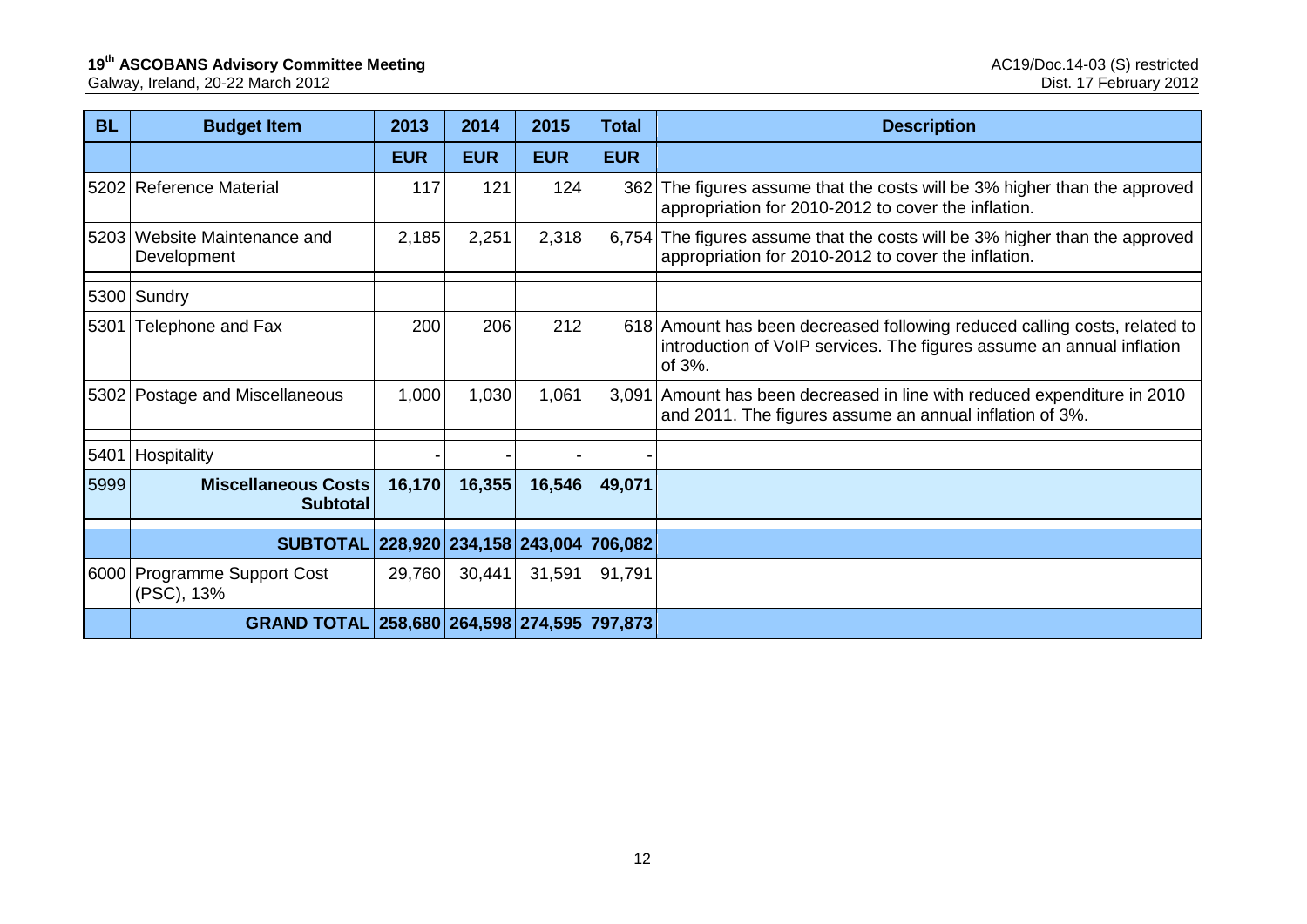# **Table 5: Scale of Contributions by Parties to the UNEP/ASCOBANS Trust Fund for 2013-2015 – OPTION 2**

| <b>Party</b>       | <b>Scale of</b><br><b>Assessment</b><br>(2011) | in %    | 2013    | 2014    | 2015    | <b>Total</b><br><b>EUR</b> |
|--------------------|------------------------------------------------|---------|---------|---------|---------|----------------------------|
| Belgium            | 1.075                                          | 6.948   | 17,973  | 18,384  | 19,078  | 55,435                     |
| Denmark            | 0.736                                          | 4.757   | 12,305  | 12,586  | 13,062  | 37,953                     |
| Finland            | 0.566                                          | 3.658   | 9,463   | 9,679   | 10,045  | 29,187                     |
| France             | 6.123                                          | 20.000  | 51,736  | 52,920  | 54,919  | 159,575                    |
| Germany            | 8.018                                          | 20.000  | 51,736  | 52,920  | 54,919  | 159,575                    |
| Lithuania          | 0.065                                          | 0.420   | 1,087   | 1,112   | 1,154   | 3,352                      |
| <b>Netherlands</b> | 1.855                                          | 11.989  | 31,013  | 31,723  | 32,921  | 95,657                     |
| Poland             | 0.828                                          | 5.351   | 13,843  | 14,160  | 14,695  | 42,698                     |
| Sweden             | 1.064                                          | 6.877   | 17,789  | 18,196  | 18,883  | 54,867                     |
| United Kingdom     | 6.604                                          | 20.000  | 51,736  | 52,920  | 54,919  | 159,575                    |
| <b>Total</b>       | 26.934                                         | 100.000 | 258,680 | 264,598 | 274,595 | 797,873                    |

# **Table 6: Medium Term Plan for 2013-2018 in Euro – OPTION 2**

| <b>Budget Item</b> | <b>Description</b>                                        | 2013    | 2014    | 2015            | 2016    | 2017    | 2018    |
|--------------------|-----------------------------------------------------------|---------|---------|-----------------|---------|---------|---------|
| 1100               | <b>Professional Staff</b>                                 | 88,948  | 90,727  | 92,541          | 94,392  | 96,280  | 98,206  |
| 1200               | Consultants                                               | 68,139  | 70,183  | 72,289          | 74,457  | 76,691  | 78,992  |
| 1300               | Administrative<br>Support                                 | 41,327  | 42,154  | 42,997          | 43,857  | 44,734  | 45,628  |
| 1600               | <b>Travel on Official</b><br><b>Business</b>              | 6,414   | 6,606   | 6,805           | 7,009   | 7,219   | 7,436   |
| 2200               | Subprojects                                               | 1,639   | 1,688   | 1,739           | 1,791   | 1,845   | 1,900   |
| 3300               | Meetings                                                  | 4,778   | 4,921   | 8,547           | 8,803   | 9,067   | 9,340   |
| 4000               | Equipment                                                 | 1,505   | 1,523   | 1,542           | 1,588   | 1,635   | 1,684   |
| 5100               | Operation and<br>Maintenance                              | 11,123  | 11,157  | 11,191          | 11,527  | 11,873  | 12,229  |
| 5200               | <b>Reporting Costs and</b><br><b>Information Material</b> | 3,847   | 3,962   | 4,081           | 4,204   | 4,330   | 4,460   |
| 5300               | Sundry                                                    | 1,200   | 1,236   | 1,273           | 1,311   | 1,351   | 1,391   |
| 5400               | Hospitality                                               | 0       | 0       | ∩               | 0       | 0       | 0       |
|                    | <b>SUBTOTAL</b>                                           | 228,920 | 234,158 | 243,004         | 248,939 | 255,025 | 261,266 |
| 6000               | 13% PSC                                                   | 29,760  | 30,441  | 31,591          | 32,362  | 33,153  | 33,965  |
|                    | <b>TOTAL</b>                                              | 258,680 | 264,598 | 274,595 281,301 |         | 288,178 | 295,230 |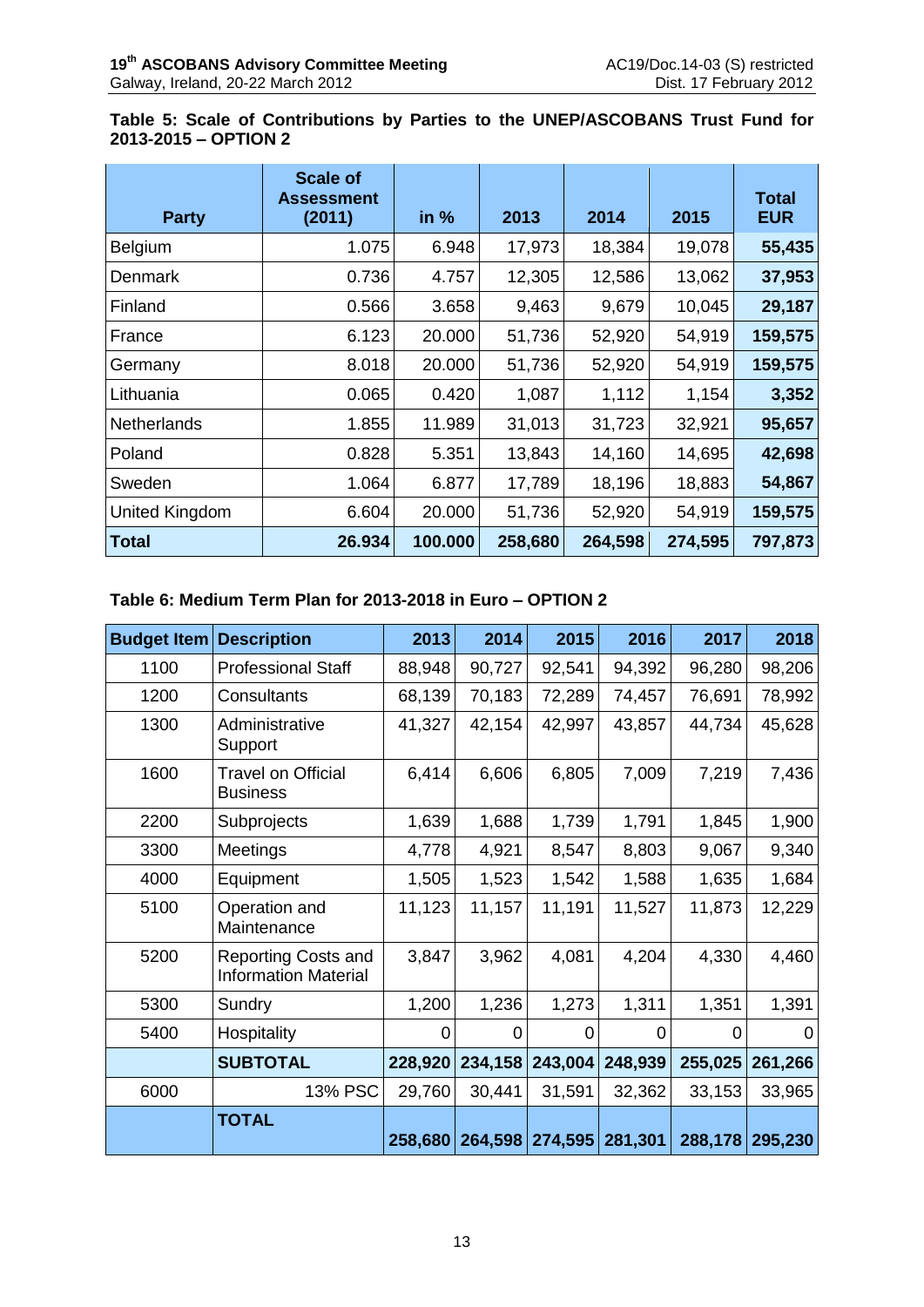# **Table 7: Budget Estimates for 2013-2016 – ASCOBANS Trust Fund in Euro – OPTION 3**

| <b>BL</b> | <b>Budget Item</b>                                                          | 2013       | 2014       | 2015       | 2016       | Total          | <b>Description</b>                                                                                                                                                                                                                                                                                                                      |
|-----------|-----------------------------------------------------------------------------|------------|------------|------------|------------|----------------|-----------------------------------------------------------------------------------------------------------------------------------------------------------------------------------------------------------------------------------------------------------------------------------------------------------------------------------------|
|           |                                                                             | <b>EUR</b> | <b>EUR</b> | <b>EUR</b> | <b>EUR</b> | <b>EUR</b>     |                                                                                                                                                                                                                                                                                                                                         |
|           | 10 PERSONNEL                                                                |            |            |            |            |                |                                                                                                                                                                                                                                                                                                                                         |
|           | 1100 Professional Staff                                                     |            |            |            |            |                |                                                                                                                                                                                                                                                                                                                                         |
|           | 1101 Executive Secretary (D1); 3%                                           | 4,948      | 5,047      | 5,148      | 5,251      |                | 20,394 Based on the approved 2012-2014 CMS budget with the same<br>2% increase for 2014-2015 to provide for various cost<br>adjustments, including within-grade increment, dependency<br>allowance, education grant and contribution to pension fund.<br>CMS Budget provides for 97% of the cost and 3% will be<br>covered by ASCOBANS. |
|           | 1102 CMS Professional Staff (P4),<br>15% (ASCOBANS Senior<br>Advisor)       | 20,250     | 20,655     | 21,068     | 21,489     |                | 83,463 Based on the approved 2012-2014 CMS budget with the same<br>2% increase for 2014-2015 to provide for various cost<br>adjustments, as outlined above. CMS Budget provides for<br>85% of the cost and 15% will be covered by ASCOBANS.                                                                                             |
|           | 1103 Associate Coordination<br>Officer (P2), 75%                            | 63,750     | 65,025     | 66,326     |            | 67,652 262,753 | Based on the approved 2012-2014 CMS budget with the same<br>2% increase for 2014-2015 to provide for various cost<br>adjustments, as outlined above. ASCOBANS Budget provides<br>for 75% of the cost and 25% will be covered by CMS.                                                                                                    |
|           | 1220 Professional Consultancies<br>and fractional CMS Staff<br>Time         | 8,657      | 8,917      | 9,184      | 9,460      | 36,218         | The figures assume that the costs will be 3% higher than the<br>approved appropriation for 2010-2012 to cover the inflation.                                                                                                                                                                                                            |
|           | 1300 Administrative Support                                                 |            |            |            |            |                |                                                                                                                                                                                                                                                                                                                                         |
| 1301      | <b>General Services:</b><br><b>Administrative Assistant (GS-</b><br>5), 50% | 41,327     | 42,154     | 42,997     |            |                | 43,857   170,334   The figures assume that the costs will be 2% higher than the<br>approved appropriation for 2010-2012 to cover the inflation.                                                                                                                                                                                         |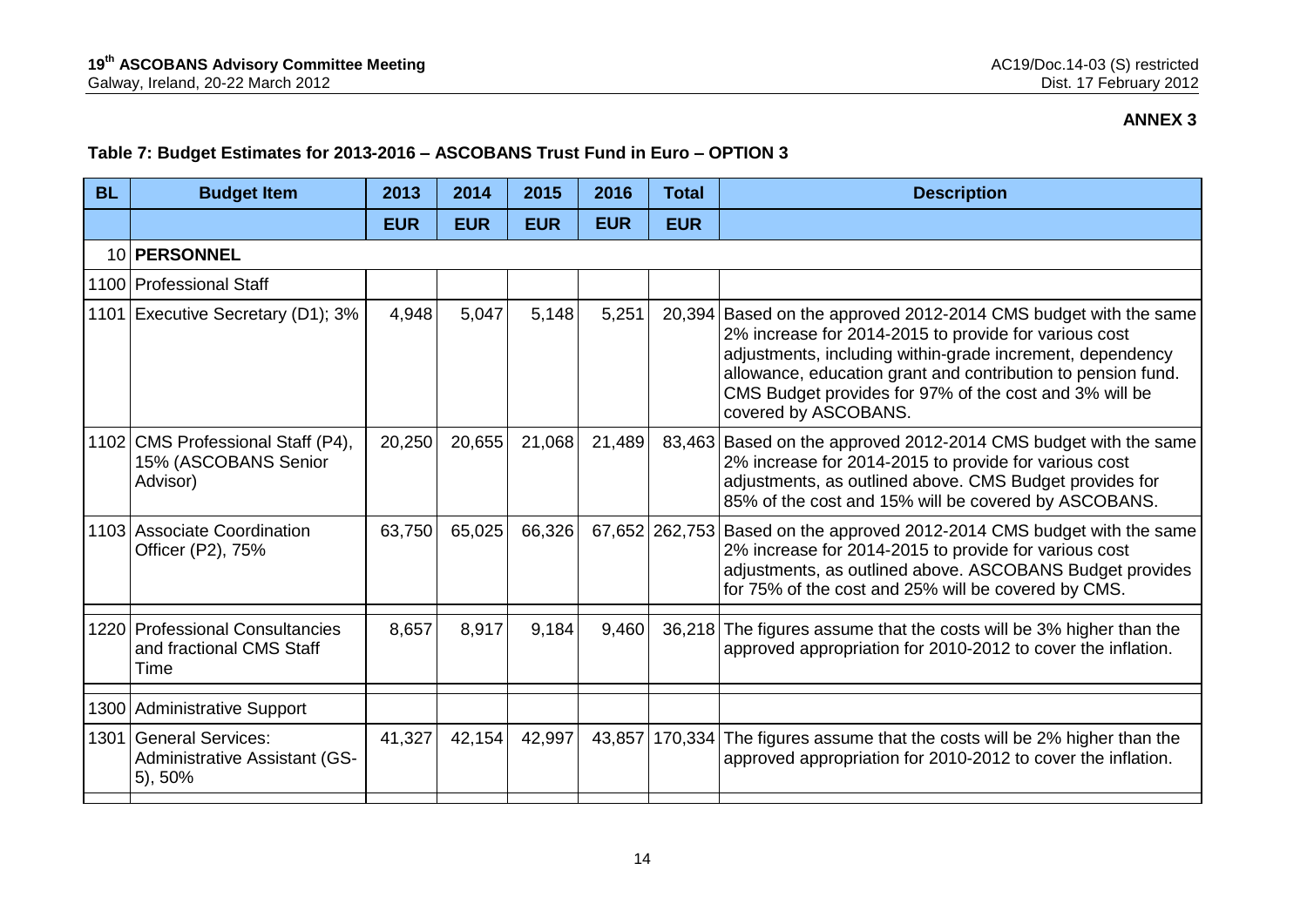| <b>BL</b> | <b>Budget Item</b>                                         | 2013               | 2014                          | 2015           | 2016       | <b>Total</b> | <b>Description</b>                                                                                                                                                    |
|-----------|------------------------------------------------------------|--------------------|-------------------------------|----------------|------------|--------------|-----------------------------------------------------------------------------------------------------------------------------------------------------------------------|
|           |                                                            | <b>EUR</b>         | <b>EUR</b>                    | <b>EUR</b>     | <b>EUR</b> | <b>EUR</b>   |                                                                                                                                                                       |
| 1600      | <b>Travel on Official Business</b>                         |                    |                               |                |            |              |                                                                                                                                                                       |
| 1601      | Secretariat Staff                                          | 4,775              | 4,918                         | 5,066          | 5,218      | 19,977       | The figures assume that the costs will be 3% higher than the<br>approved appropriation for 2010-2012 to cover the inflation.                                          |
| 1602      | <b>Experts on Mission</b>                                  | 1,639              | 1,688                         | 1,739          | 1,791      | 6,857        | The figures assume that the costs will be 3% higher than the<br>approved appropriation for 2010-2012 to cover the inflation.                                          |
| 1999      | Personnel Subtotal 145,346 148,404 151,527 154,717 599,994 |                    |                               |                |            |              |                                                                                                                                                                       |
| 20        |                                                            | <b>SUBPROJECTS</b> |                               |                |            |              |                                                                                                                                                                       |
| 2201      | <b>Conservation Projects</b>                               | 1,639              | 1,688                         | 1,739          | 1,791      | 6,857        | The figures assume that the costs will be 3% higher than the<br>approved appropriation for 2010-2012 to cover the inflation.                                          |
| 2999      | <b>Subprojects Subtotal</b>                                | 1,639              | 1,688                         | 1,739          | 1,791      | 6,857        |                                                                                                                                                                       |
| 30        |                                                            | <b>MEETINGS</b>    |                               |                |            |              |                                                                                                                                                                       |
| 3301      | <b>Meeting of Parties</b>                                  | $\overline{0}$     | $\overline{0}$                | $\overline{0}$ | 3,582      | 3,582        |                                                                                                                                                                       |
| 3302      | Meeting of the Advisory<br>Committee                       | 3,278              | 3,376                         | 3,478          | 3,582      |              | 13,714 The figures assume an annual inflation of 3%.                                                                                                                  |
|           | 3303 Meetings of Working Groups                            | 1,500              | 1,545                         | 1,591          | 1,639      |              | 6,275 The figures assume an annual inflation of 3%. To cover costs<br>of catering, report writing etc. in case there is no official host.                             |
| 3999      | <b>Meetings Subtotal</b>                                   | 4,778              | 4,921                         | 5,069          | 8,803      | 23,571       |                                                                                                                                                                       |
| 40        |                                                            |                    | <b>EQUIPMENT AND PREMISES</b> |                |            |              |                                                                                                                                                                       |
| 4100      | <b>Expendable Equipment</b>                                |                    |                               |                |            |              |                                                                                                                                                                       |
| 4101      | Miscellaneous Office<br><b>Supplies</b>                    | 600                | 618                           | 637            | 656        |              | 2,510 Amount has been decreased following allocation of resources<br>for purchasing printer cartridges to line 5103. The figures<br>assume an annual inflation of 3%. |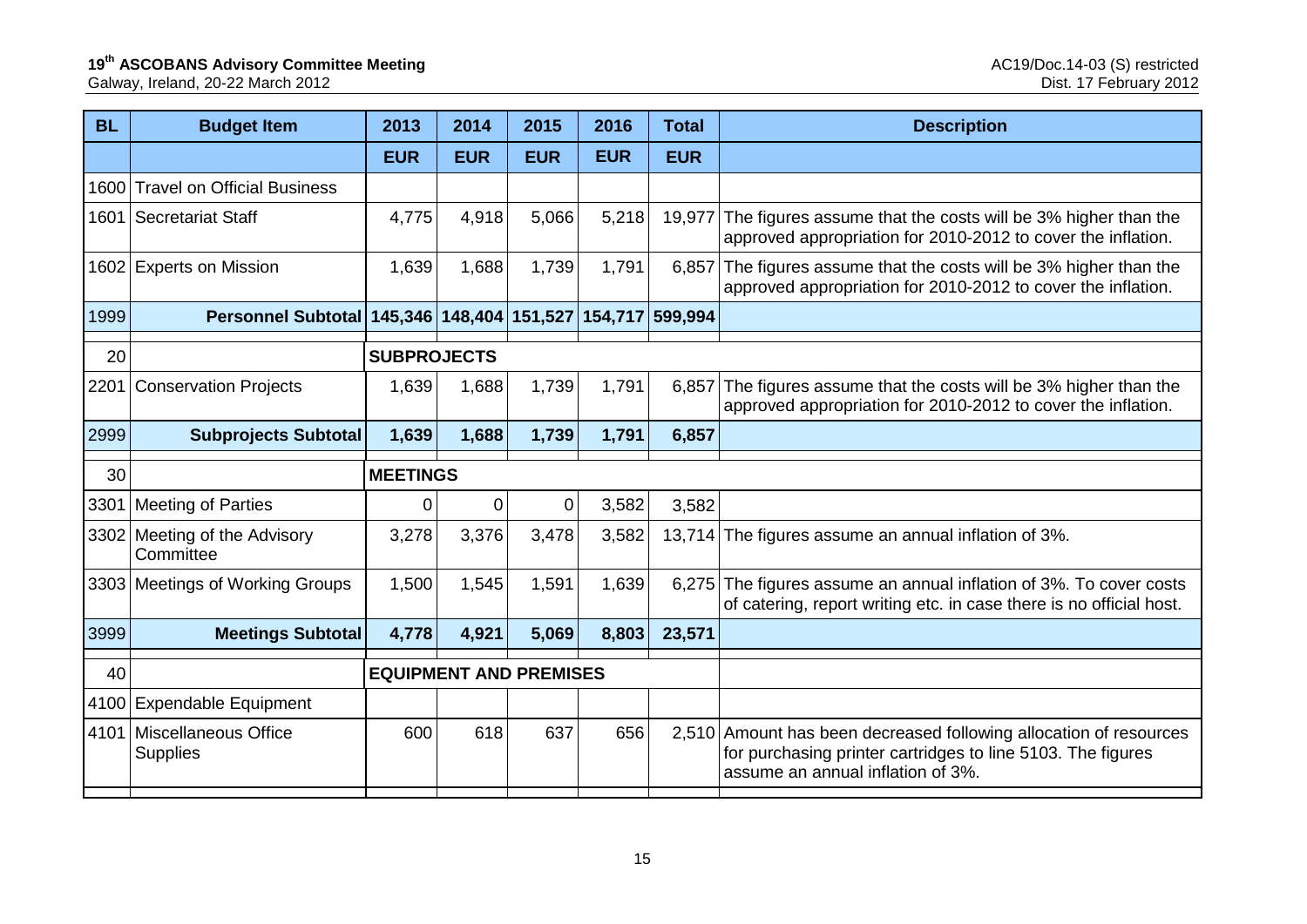| <b>BL</b> | <b>Budget Item</b>                                  | 2013                       | 2014       | 2015       | 2016       | <b>Total</b> | <b>Description</b>                                                                                                                 |
|-----------|-----------------------------------------------------|----------------------------|------------|------------|------------|--------------|------------------------------------------------------------------------------------------------------------------------------------|
|           |                                                     | <b>EUR</b>                 | <b>EUR</b> | <b>EUR</b> | <b>EUR</b> | <b>EUR</b>   |                                                                                                                                    |
| 4200      | Non-Expendable Equipment                            |                            |            |            |            |              |                                                                                                                                    |
| 4201      | <b>Office Equipment</b>                             | 905                        | 905        | 905        | 905        |              | 3,620 Identical with approved appropriation for 2010-2012.                                                                         |
|           | 4300 Premises                                       |                            |            |            |            |              |                                                                                                                                    |
| 4301      | <b>Rent and Maintenance Costs</b>                   |                            |            |            |            |              | These costs are covered by the Federal Government of<br>Germany.                                                                   |
| 4999      | <b>Equipment and Premises</b><br><b>Subtotal</b>    | 1,505                      | 1,523      | 1,542      | 1,561      | 6,130        |                                                                                                                                    |
| 50        |                                                     | <b>MISCELLANEOUS COSTS</b> |            |            |            |              |                                                                                                                                    |
| 5100      | <b>Operation and Maintenance</b>                    |                            |            |            |            |              |                                                                                                                                    |
|           | 5101   Operation/Maintenance<br>Computers           | 588                        | 606        | 624        | 643        |              | 2,460 The figures assume that the costs will be 3% higher than the<br>approved appropriation for 2010-2012 to cover the inflation. |
|           | 5102 IT Services                                    | 10,000                     | 10,000     | 10,000     | 10,000     |              | 40,000 Identical with approved appropriation for 2010-2012.                                                                        |
|           | 5103 Operation/Maintenance of<br><b>Printers</b>    | 535                        | 551        | 568        | 585        |              | 2,238 The figures include costs for purchase of printer cartridges<br>(see line 4101 above) and assume an annual inflation of 3%.  |
|           | 5200 Reporting Costs                                |                            |            |            |            |              |                                                                                                                                    |
| 5201      | Information Material/Outreach<br>and Education Work | 1,545                      | 1,591      | 1,639      | 1,688      |              | 6,464 The figures assume that the costs will be 3% higher than the<br>approved appropriation for 2010-2012 to cover the inflation. |
|           | 5202 Reference Material                             | 117                        | 121        | 124        | 128        |              | 489 The figures assume that the costs will be 3% higher than the<br>approved appropriation for 2010-2012 to cover the inflation.   |
|           | 5203 Website Maintenance and                        | 2,185                      | 2,251      | 2,318      | 2,388      |              | 9,141 The figures assume that the costs will be 3% higher than the                                                                 |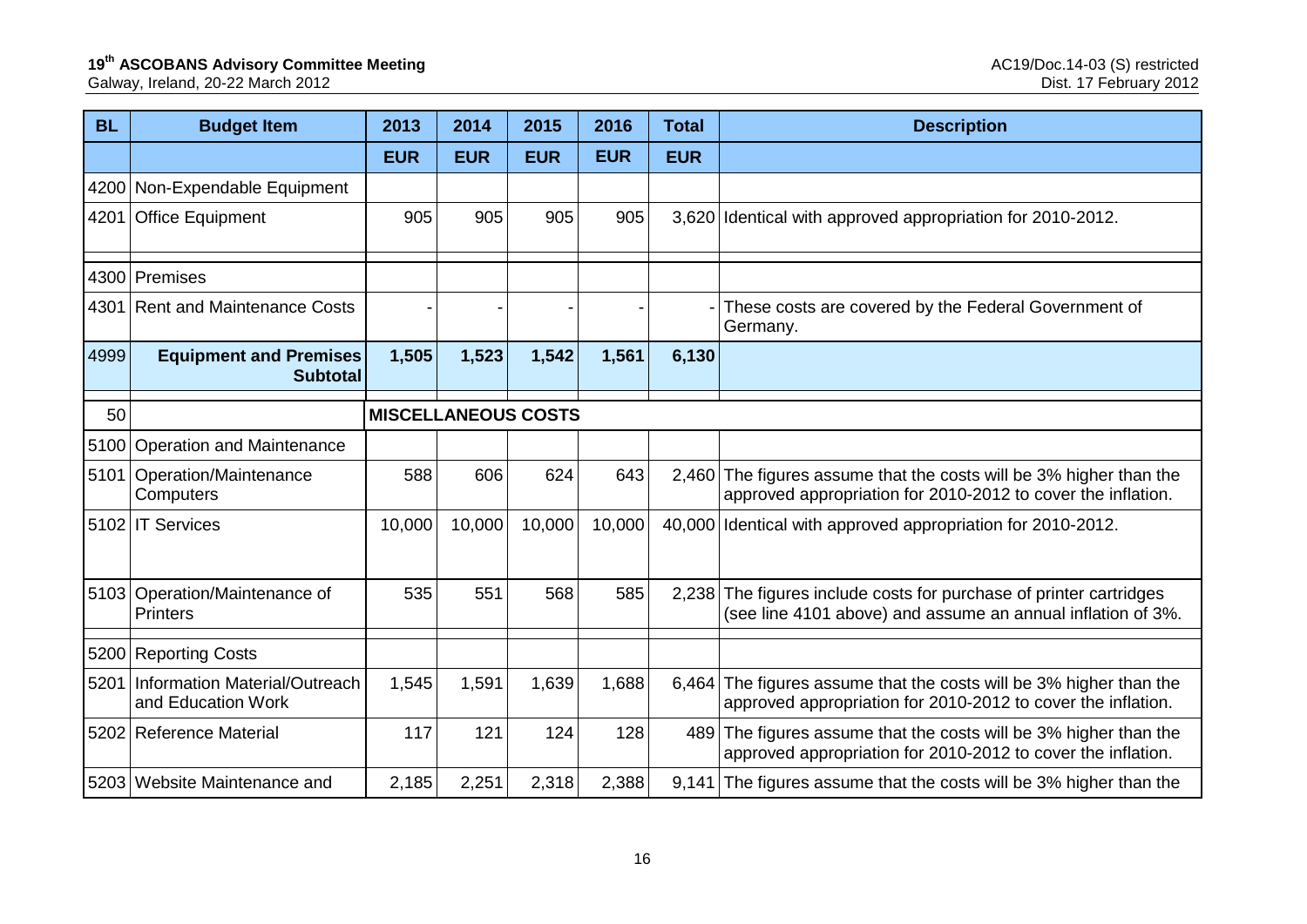| <b>BL</b> | <b>Budget Item</b>                                  | 2013       | 2014              | 2015       | 2016       | Total                   | <b>Description</b>                                                                                                                                           |
|-----------|-----------------------------------------------------|------------|-------------------|------------|------------|-------------------------|--------------------------------------------------------------------------------------------------------------------------------------------------------------|
|           |                                                     | <b>EUR</b> | <b>EUR</b>        | <b>EUR</b> | <b>EUR</b> | <b>EUR</b>              |                                                                                                                                                              |
|           | Development                                         |            |                   |            |            |                         | approved appropriation for 2010-2012 to cover the inflation.                                                                                                 |
|           | 5300 Sundry                                         |            |                   |            |            |                         |                                                                                                                                                              |
| 5301      | Telephone and Fax                                   | 200        | 206               | 212        | 219        |                         | 837 Amount has been decreased following reduced calling costs,<br>related to introduction of VoIP services. The figures assume<br>an annual inflation of 3%. |
|           | 5302 Postage and Miscellaneous                      | 1,000      | 1,030             | 1,061      | 1,093      |                         | 4,184 Amount has been decreased in line with reduced expenditure<br>in 2010 and 2011. The figures assume an annual inflation of<br>3%.                       |
| 5401      | Hospitality                                         |            |                   |            |            |                         |                                                                                                                                                              |
| 5999      | <b>Miscellaneous Costs</b><br><b>Subtotal</b>       | 16,170     | 16,355            | 16,546     | 16,742     | 65,813                  |                                                                                                                                                              |
|           | <b>SUBTOTAL</b>                                     |            | 169,438   172,891 |            |            | 176,422 183,614 702,365 |                                                                                                                                                              |
|           | 6000 Programme Support Cost<br>(PSC), 13%           | 22,027     | 22,476            | 22,935     | 23,870     | 91,308                  |                                                                                                                                                              |
|           | GRAND TOTAL 191,465 195,367 199,357 207,484 793,673 |            |                   |            |            |                         |                                                                                                                                                              |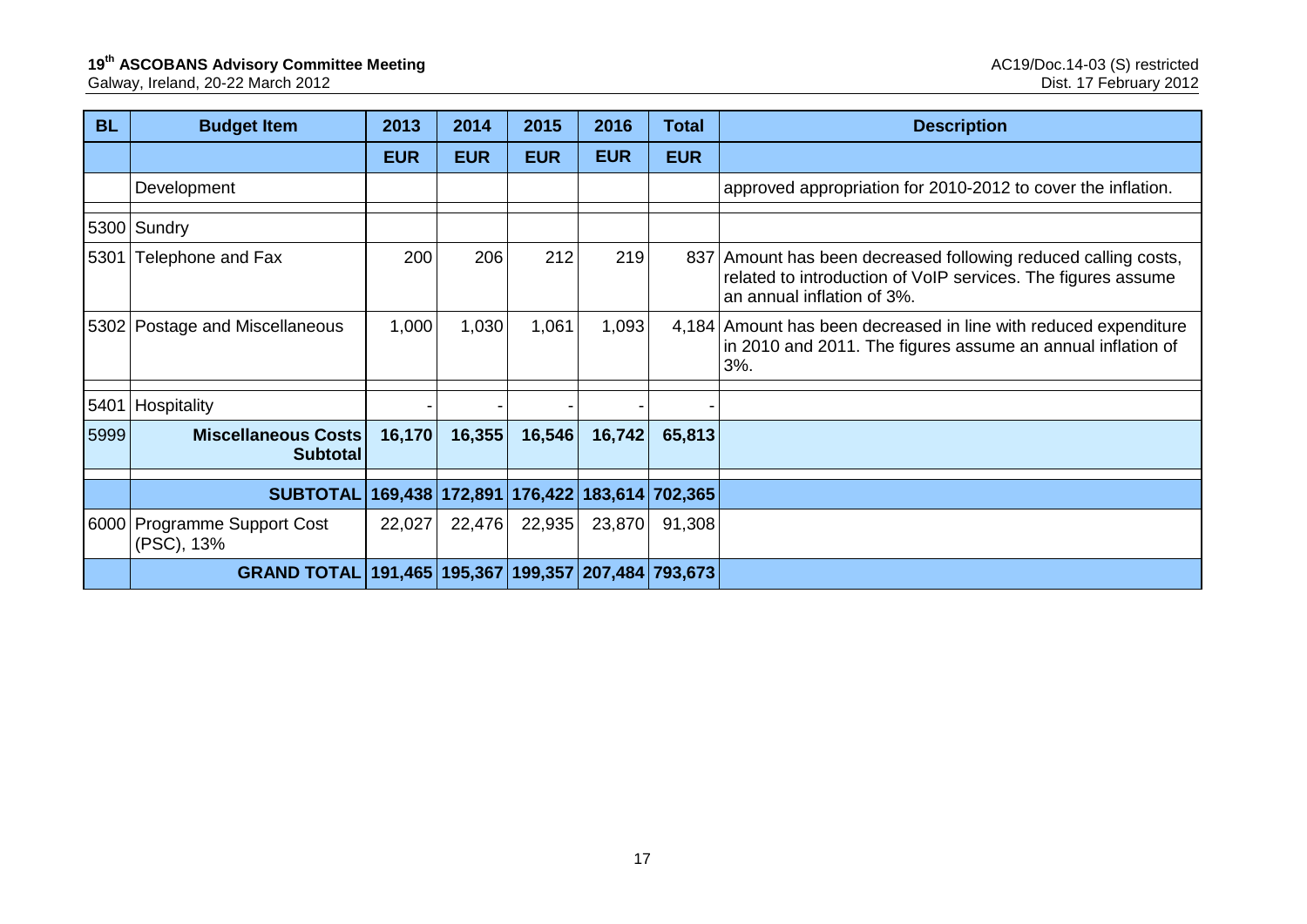**Table 8: Scale of Contributions by Parties to the UNEP/ASCOBANS Trust Fund for 2013- 2016 – OPTION 3**

| <b>Party</b>       | <b>Scale of</b><br><b>Assessment</b><br>(2011) | in $%$  | 2013    | 2014    | 2015    | 2016    | <b>Total</b><br><b>EUR</b> |
|--------------------|------------------------------------------------|---------|---------|---------|---------|---------|----------------------------|
| Belgium            | 1.075                                          | 6.948   | 13,303  | 13,574  | 13,851  | 14,416  | 55,143                     |
| Denmark            | 0.736                                          | 4.757   | 9,108   | 9,293   | 9,483   | 9,870   | 37,754                     |
| Finland            | 0.566                                          | 3.658   | 7,004   | 7,147   | 7,293   | 7,590   | 29,033                     |
| France             | 6.123                                          | 20.000  | 38,293  | 39,073  | 39,871  | 41,497  | 158,735                    |
| Germany            | 8.018                                          | 20.000  | 38,293  | 39,073  | 39,871  | 41,497  | 158,735                    |
| Lithuania          | 0.065                                          | 0.420   | 804     | 821     | 837     | 872     | 3,334                      |
| <b>Netherlands</b> | 1.855                                          | 11.989  | 22,955  | 23,423  | 23,901  | 24,875  | 95,154                     |
| Poland             | 0.828                                          | 5.351   | 10,246  | 10,455  | 10,668  | 11,103  | 42,473                     |
| Sweden             | 1.064                                          | 6.877   | 13,167  | 13,435  | 13,709  | 14,268  | 54,579                     |
| United Kingdom     | 6.604                                          | 20.000  | 38,293  | 39,073  | 39,871  | 41,497  | 158,735                    |
| <b>Total</b>       | 26.934                                         | 100.000 | 191,465 | 195,367 | 199,357 | 207,484 | 793,673                    |

### **Table 9: Medium Term Plan for 2013-2020 in Euro – OPTION 3**

| <b>Budget Item</b> | <b>Description</b>                                | 2013    | 2014    | 2015     | 2016    | 2017            | 2018    | 2019    | 2020            |
|--------------------|---------------------------------------------------|---------|---------|----------|---------|-----------------|---------|---------|-----------------|
| 1100               | Professional<br>Staff                             | 88,948  | 90,727  | 92,541   | 94,392  | 96,280          | 98,206  | 100,170 | 102,173         |
| 1200               | Consultants                                       | 8,657   | 8,917   | 9,184    | 9,460   | 9,744           | 10,036  | 10,337  | 10,647          |
| 1300               | Administrative<br>Support                         | 41,327  | 42,154  | 42,997   | 43,857  | 44,734          | 45,628  | 46,541  | 47,472          |
| 1600               | Travel on<br>Official<br><b>Business</b>          | 6,414   | 6,606   | 6,805    | 7,009   | 7,219           | 7,436   | 7,659   | 7,888           |
| 2200               | Subprojects                                       | 1,639   | 1,688   | 1,739    | 1,791   | 1,845           | 1,900   | 1,957   | 2,016           |
| 3300               | Meetings                                          | 4,778   | 4,921   | 5,069    | 8,803   | 9,067           | 9,339   | 9,619   | 9,908           |
| 4000               | Equipment                                         | 1,505   | 1,523   | 1,542    | 1,561   | 1,607           | 1,656   | 1,705   | 1,757           |
| 5100               | Operation<br>and<br>Maintenance                   | 11,123  | 11,157  | 11,191   | 11,227  | 11,564          | 11,911  | 12,268  | 12,636          |
| 5200               | Reporting<br>Costs and<br>Information<br>Material | 3,847   | 3,962   | 4,081    | 4,204   | 4,330           | 4,460   | 4,594   | 4,731           |
| 5300               | Sundry                                            | 1,200   | 1,236   | 1,273    | 1,311   | 1,351           | 1,391   | 1,433   | 1,476           |
| 5400               | Hospitality                                       | 0       | 0       | $\Omega$ | 0       | 0               | 0       | 0       | 0               |
|                    | <b>SUBTOTAL</b>                                   | 169,438 | 172,891 | 176,422  | 183,614 | 187,740         | 191,962 |         | 196,283 200,704 |
| 6000               | 13% PSC                                           | 22,027  | 22,476  | 22,935   | 23,870  | 24,406          | 24,955  | 25,517  | 26,092          |
|                    | <b>TOTAL</b>                                      | 191,465 | 195,367 | 199,357  | 207,484 | 212,146 216,917 |         |         | 221,799 226,796 |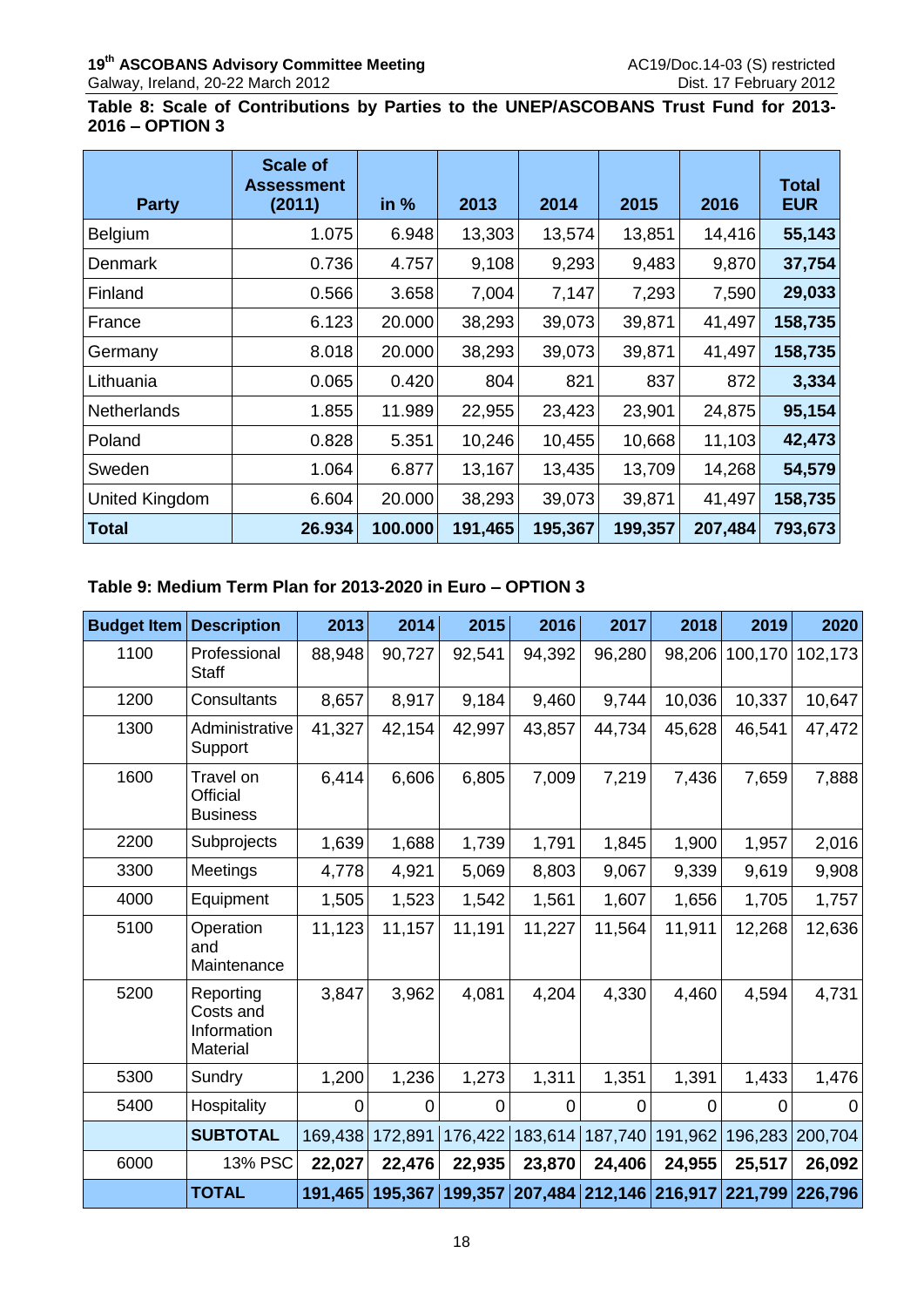# **Table 10: Budget Estimates for 2013-2016 – ASCOBANS Trust Fund in Euro – OPTION 4**

| <b>BL</b> | <b>Budget Item</b>                                                    | 2013       | 2014       | 2015       | 2016       | <b>Total</b> | <b>Description</b>                                                                                                                                                                                                                                                                                                                      |
|-----------|-----------------------------------------------------------------------|------------|------------|------------|------------|--------------|-----------------------------------------------------------------------------------------------------------------------------------------------------------------------------------------------------------------------------------------------------------------------------------------------------------------------------------------|
|           |                                                                       | <b>EUR</b> | <b>EUR</b> | <b>EUR</b> | <b>EUR</b> | <b>EUR</b>   |                                                                                                                                                                                                                                                                                                                                         |
|           | 10 PERSONNEL                                                          |            |            |            |            |              |                                                                                                                                                                                                                                                                                                                                         |
|           | 1100 Professional Staff                                               |            |            |            |            |              |                                                                                                                                                                                                                                                                                                                                         |
|           | 1101 Executive Secretary (D1); 3%                                     | 4,948      | 5,047      | 5,148      | 5,251      |              | 20,394 Based on the approved 2012-2014 CMS budget with the<br>same 2% increase for 2014-2015 to provide for various cost<br>adjustments, including within-grade increment, dependency<br>allowance, education grant and contribution to pension fund.<br>CMS Budget provides for 97% of the cost and 3% will be<br>covered by ASCOBANS. |
|           | 1102 CMS Professional Staff (P4),<br>15% (ASCOBANS Senior<br>Advisor) | 20,250     | 20,655     | 21,068     | 21,489     |              | 83,463 Based on the approved 2012-2014 CMS budget with the<br>same 2% increase for 2014-2015 to provide for various cost<br>adjustments, as outlined above. CMS Budget provides for<br>85% of the cost and 15% will be covered by ASCOBANS.                                                                                             |
|           | 1103 Associate Coordination<br>Officer (P2), 75%                      | 63,750     | 65,025     | 66,326     | 67,652     |              | 262,753 Based on the approved 2012-2014 CMS budget with the<br>same 2% increase for 2014-2015 to provide for various cost<br>adjustments, as outlined above. ASCOBANS Budget provides<br>for 75% of the cost and 25% will be covered by CMS.                                                                                            |
|           | 1220 Professional Consultancies<br>and fractional CMS Staff<br>Time   | 8,657      | 8,917      | 9,184      | 9,460      | 36,218       | The figures assume that the costs will be 3% higher than the<br>approved appropriation for 2010-2012 to cover the inflation.                                                                                                                                                                                                            |
|           | 1221 Consultant: North Sea<br>Coordinator                             | 29,741     | 30,633     | 31,552     | 32,499     | 124,425      | The figures assume that the costs will be 3% higher than the<br>appropriation for 2011-2012 to cover the inflation.                                                                                                                                                                                                                     |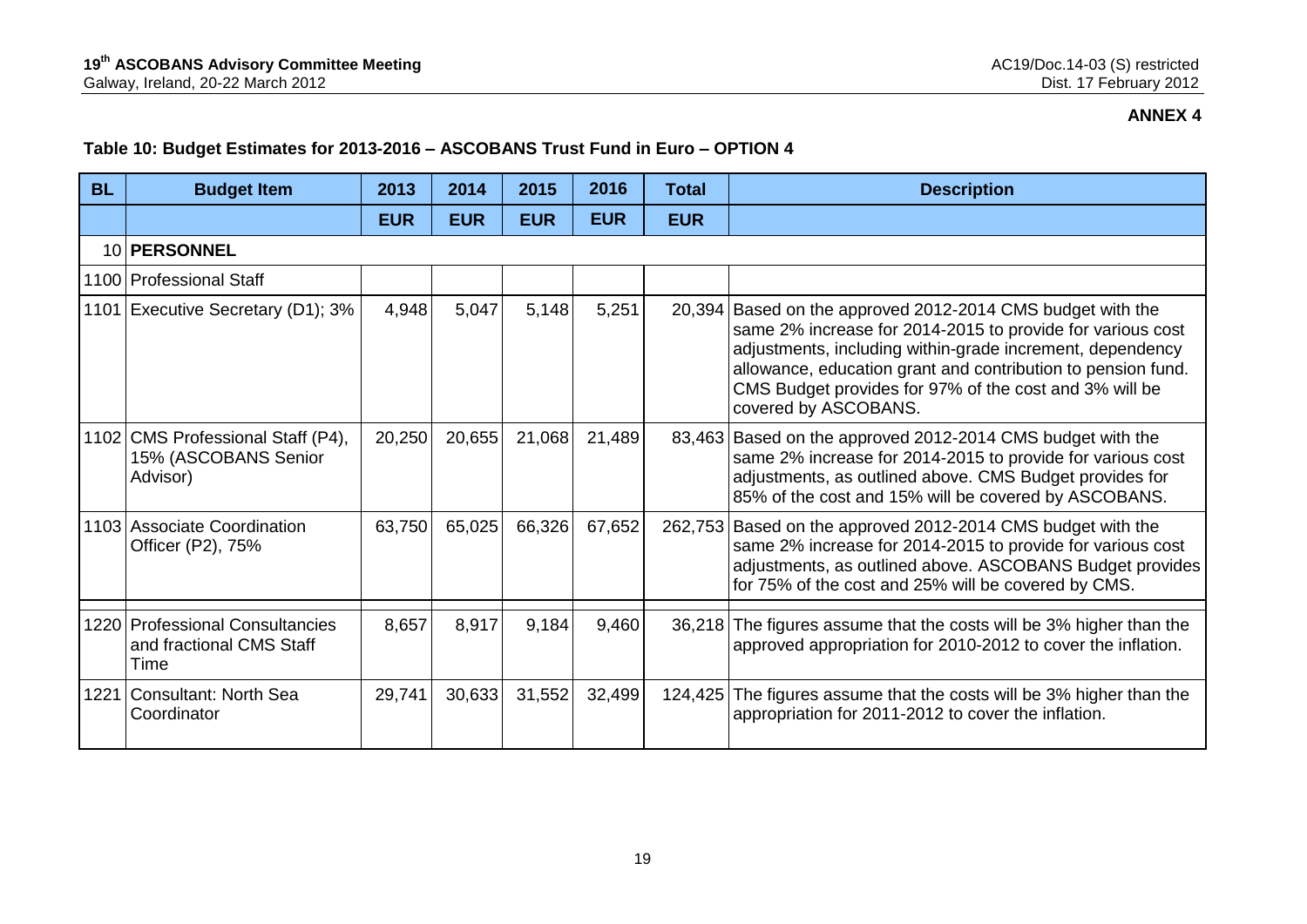#### **19<sup>th</sup> ASCOBANS Advisory Committee Meeting and Actual Committee of Meeting and AC19/Doc.14-03 (S) restricted**

Galway, Ireland, 20-22 March 2012 Dist. 17 February 2012

| <b>BL</b> | <b>Budget Item</b>                                                          | 2013               | 2014        | 2015        | 2016       | <b>Total</b> | <b>Description</b>                                                                                                                  |
|-----------|-----------------------------------------------------------------------------|--------------------|-------------|-------------|------------|--------------|-------------------------------------------------------------------------------------------------------------------------------------|
|           |                                                                             | <b>EUR</b>         | <b>EUR</b>  | <b>EUR</b>  | <b>EUR</b> | <b>EUR</b>   |                                                                                                                                     |
| 1222      | <b>Consultant: Baltic Sea</b><br>Coordinator                                | 29,741             | 30,633      | 31,552      | 32,499     |              | 124,425 Based on costs on line 1221.                                                                                                |
|           | 1300 Administrative Support                                                 |                    |             |             |            |              |                                                                                                                                     |
| 1301      | <b>General Services:</b><br><b>Administrative Assistant (GS-</b><br>5), 50% | 41,327             | 42,154      | 42,997      | 43,857     | 170,334      | The figures assume that the costs will be 2% higher than the<br>approved appropriation for 2010-2012 to cover the inflation.        |
| 1600      | <b>Travel on Official Business</b>                                          |                    |             |             |            |              |                                                                                                                                     |
|           | 1601 Secretariat Staff                                                      | 4,775              | 4,918       | 5,066       | 5,218      | 19,977       | The figures assume that the costs will be 3% higher than the<br>approved appropriation for 2010-2012 to cover the inflation.        |
|           | 1602 Experts on Mission                                                     | 1,639              | 1,688       | 1,739       | 1,791      | 6,857        | The figures assume that the costs will be 3% higher than the<br>approved appropriation for 2010-2012 to cover the inflation.        |
| 1999      | Personnel Subtotal 204,828 209,670 214,631 219,715                          |                    |             |             |            | 848,844      |                                                                                                                                     |
| 20        |                                                                             | <b>SUBPROJECTS</b> |             |             |            |              |                                                                                                                                     |
| 2201      | <b>Conservation Projects</b>                                                | 1,639              | 1,688       | 1,739       | 1,791      | 6,857        | The figures assume that the costs will be 3% higher than the<br>approved appropriation for 2010-2012 to cover the inflation.        |
| 2999      | <b>Subprojects Subtotal</b>                                                 | 1,639              | 1,688       | 1,739       | 1,791      | 6,857        |                                                                                                                                     |
| 30        |                                                                             | <b>MEETINGS</b>    |             |             |            |              |                                                                                                                                     |
| 3301      | Meeting of Parties                                                          | $\mathbf 0$        | $\mathbf 0$ | $\mathbf 0$ | 3,582      | 3,582        |                                                                                                                                     |
|           | 3302 Meeting of the Advisory<br>Committee                                   | 3,278              | 3,376       | 3,478       | 3,582      |              | 13,714 The figures assume an annual inflation of 3%.                                                                                |
|           | 3303 Meetings of Working Groups                                             | 1,500              | 1,545       | 1,591       | 1,639      | 6,275        | The figures assume an annual inflation of 3%. To cover costs<br>of catering, report writing etc. in case there is no official host. |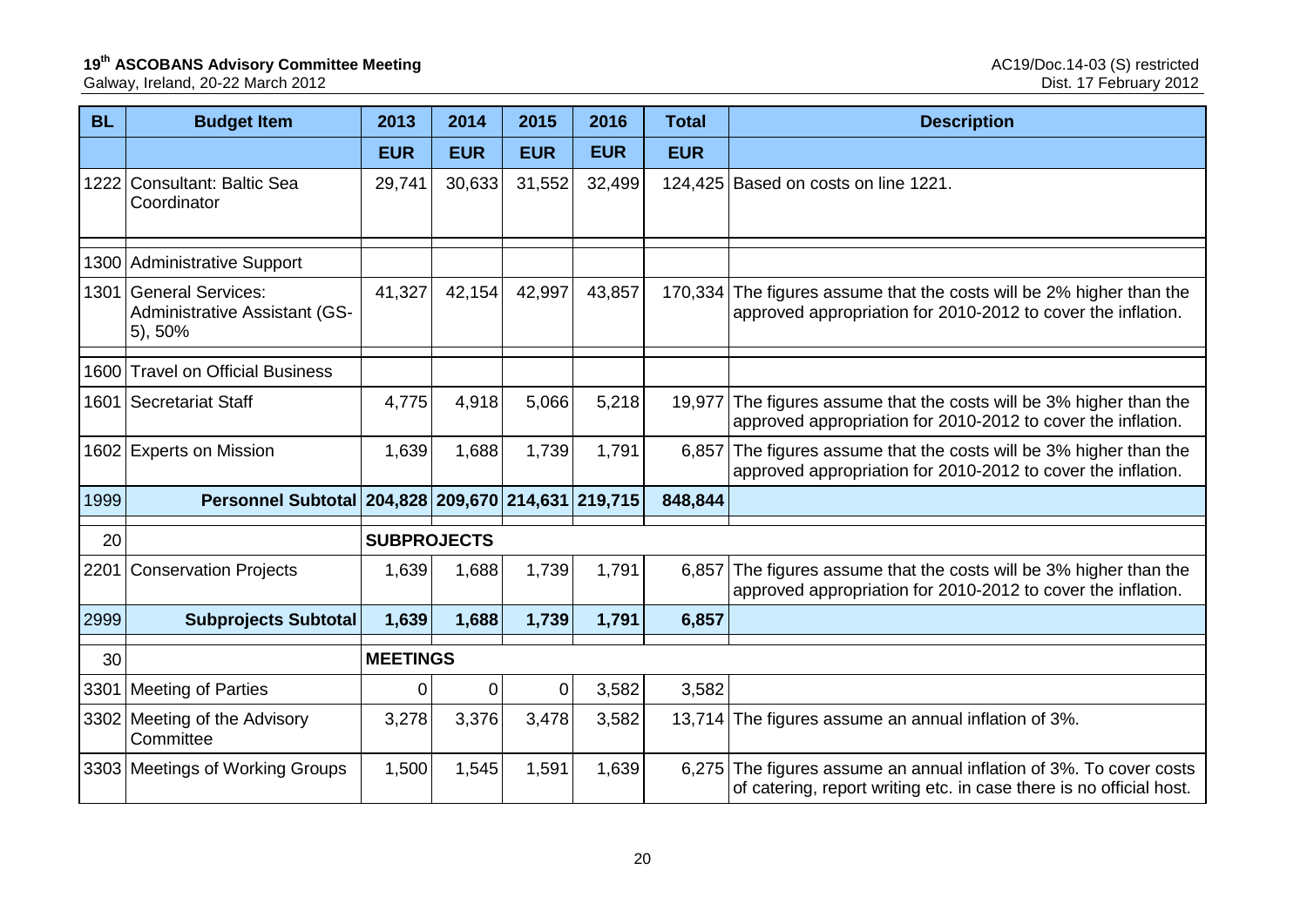#### **19<sup>th</sup> ASCOBANS Advisory Committee Meeting and Actual Committee of Meeting and AC19/Doc.14-03 (S) restricted**

Galway, Ireland, 20-22 March 2012 Dist. 17 February 2012

| <b>BL</b> | <b>Budget Item</b>                               | 2013       | 2014       | 2015                          | 2016       | <b>Total</b> | <b>Description</b>                                                                                                                                                    |
|-----------|--------------------------------------------------|------------|------------|-------------------------------|------------|--------------|-----------------------------------------------------------------------------------------------------------------------------------------------------------------------|
|           |                                                  | <b>EUR</b> | <b>EUR</b> | <b>EUR</b>                    | <b>EUR</b> | <b>EUR</b>   |                                                                                                                                                                       |
| 3999      | <b>Meetings Subtotal</b>                         | 4,778      | 4,921      | 5,069                         | 8,803      | 23,571       |                                                                                                                                                                       |
| 40        |                                                  |            |            | <b>EQUIPMENT AND PREMISES</b> |            |              |                                                                                                                                                                       |
|           | 4100 Expendable Equipment                        |            |            |                               |            |              |                                                                                                                                                                       |
| 4101      | Miscellaneous Office<br><b>Supplies</b>          | 600        | 618        | 637                           | 656        |              | 2,510 Amount has been decreased following allocation of resources<br>for purchasing printer cartridges to line 5103. The figures<br>assume an annual inflation of 3%. |
|           | 4200 Non-Expendable Equipment                    |            |            |                               |            |              |                                                                                                                                                                       |
| 4201      | <b>Office Equipment</b>                          | 905        | 905        | 905                           | 905        |              | 3,620 Identical with approved appropriation for 2010-2012.                                                                                                            |
|           | 4300 Premises                                    |            |            |                               |            |              |                                                                                                                                                                       |
|           | 4301 Rent and Maintenance Costs                  |            |            |                               |            |              | These costs are covered by the Federal Government of<br>Germany.                                                                                                      |
| 4999      | <b>Equipment and Premises</b><br><b>Subtotal</b> | 1,505      | 1,523      | 1,542                         | 1,561      | 6,130        |                                                                                                                                                                       |
| 50        |                                                  |            |            | <b>MISCELLANEOUS COSTS</b>    |            |              |                                                                                                                                                                       |
|           | 5100 Operation and Maintenance                   |            |            |                               |            |              |                                                                                                                                                                       |
|           | 5101 Operation/Maintenance<br>Computers          | 588        | 606        | 624                           | 643        | 2.460        | The figures assume that the costs will be 3% higher than the<br>approved appropriation for 2010-2012 to cover the inflation.                                          |
|           | 5102 IT Services                                 | 10,000     | 10,000     | 10,000                        | 10,000     |              | 40,000 Identical with approved appropriation for 2010-2012.                                                                                                           |
|           | 5103 Operation/Maintenance of<br><b>Printers</b> | 535        | 551        | 568                           | 585        | 2,238        | The figures include costs for purchase of printer cartridges<br>(see line 4101 above) and assume an annual inflation of 3%.                                           |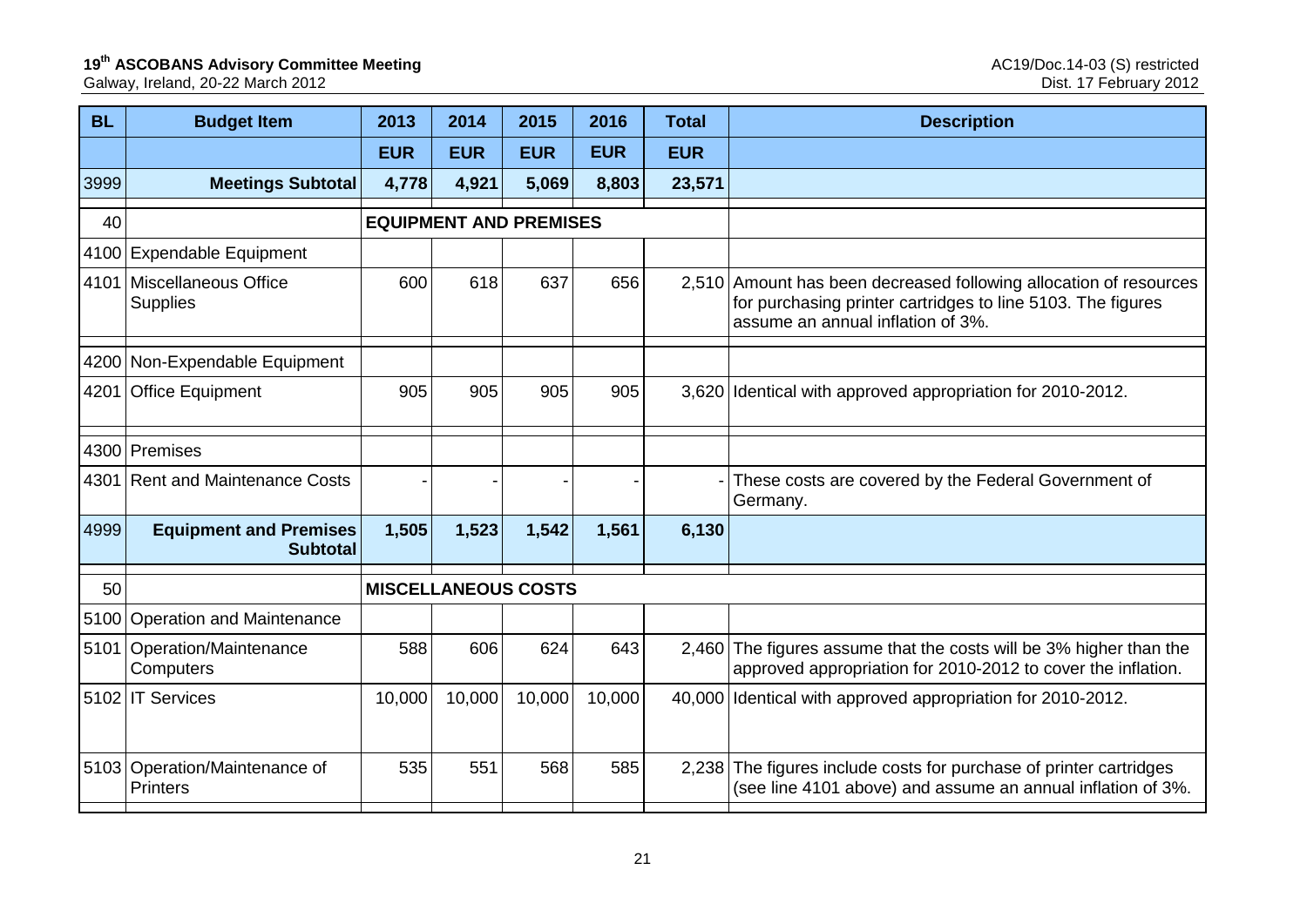## **19<sup>th</sup> ASCOBANS Advisory Committee Meeting and Actual Committee of Meeting and AC19/Doc.14-03 (S) restricted**

Galway, Ireland, 20-22 March 2012 Dist. 17 February 2012

| <b>BL</b> | <b>Budget Item</b>                                    | 2013       | 2014       | 2015       | 2016                            | <b>Total</b> | <b>Description</b>                                                                                                                                           |
|-----------|-------------------------------------------------------|------------|------------|------------|---------------------------------|--------------|--------------------------------------------------------------------------------------------------------------------------------------------------------------|
|           |                                                       | <b>EUR</b> | <b>EUR</b> | <b>EUR</b> | <b>EUR</b>                      | <b>EUR</b>   |                                                                                                                                                              |
|           | 5200 Reporting Costs                                  |            |            |            |                                 |              |                                                                                                                                                              |
| 5201      | Information Material/Outreach<br>and Education Work   | 1,545      | 1,591      | 1,639      | 1,688                           | 6,464        | The figures assume that the costs will be 3% higher than the<br>approved appropriation for 2010-2012 to cover the inflation.                                 |
|           | 5202 Reference Material                               | 117        | 121        | 124        | 128                             | 489          | The figures assume that the costs will be 3% higher than the<br>approved appropriation for 2010-2012 to cover the inflation.                                 |
|           | 5203 Website Maintenance and<br>Development           | 2,185      | 2,251      | 2,318      | 2,388                           | 9,141        | The figures assume that the costs will be 3% higher than the<br>approved appropriation for 2010-2012 to cover the inflation.                                 |
|           | 5300 Sundry                                           |            |            |            |                                 |              |                                                                                                                                                              |
|           | 5301 Telephone and Fax                                | 200        | 206        | 212        | 219                             |              | 837 Amount has been decreased following reduced calling costs,<br>related to introduction of VoIP services. The figures assume<br>an annual inflation of 3%. |
|           | 5302 Postage and Miscellaneous                        | 1,000      | 1,030      | 1,061      | 1,093                           |              | 4,184 Amount has been decreased in line with reduced expenditure<br>in 2010 and 2011. The figures assume an annual inflation of<br>3%.                       |
| 5401      | Hospitality                                           |            |            |            |                                 |              |                                                                                                                                                              |
| 5999      | <b>Miscellaneous Costs</b><br><b>Subtotal</b>         | 16,170     | 16,355     | 16,546     | 16,742                          | 65,813       |                                                                                                                                                              |
|           | <b>SUBTOTAL</b>                                       |            |            |            | 228,920 234,158 239,526 248,612 | 951,216      |                                                                                                                                                              |
|           | 6000 Programme Support Cost<br>(PSC), 13%             | 29,760     | 30,441     | 31,138     | 32,320                          | 123,658      |                                                                                                                                                              |
|           | GRAND TOTAL 258,680 264,598 270,665 280,931 1,074,874 |            |            |            |                                 |              |                                                                                                                                                              |